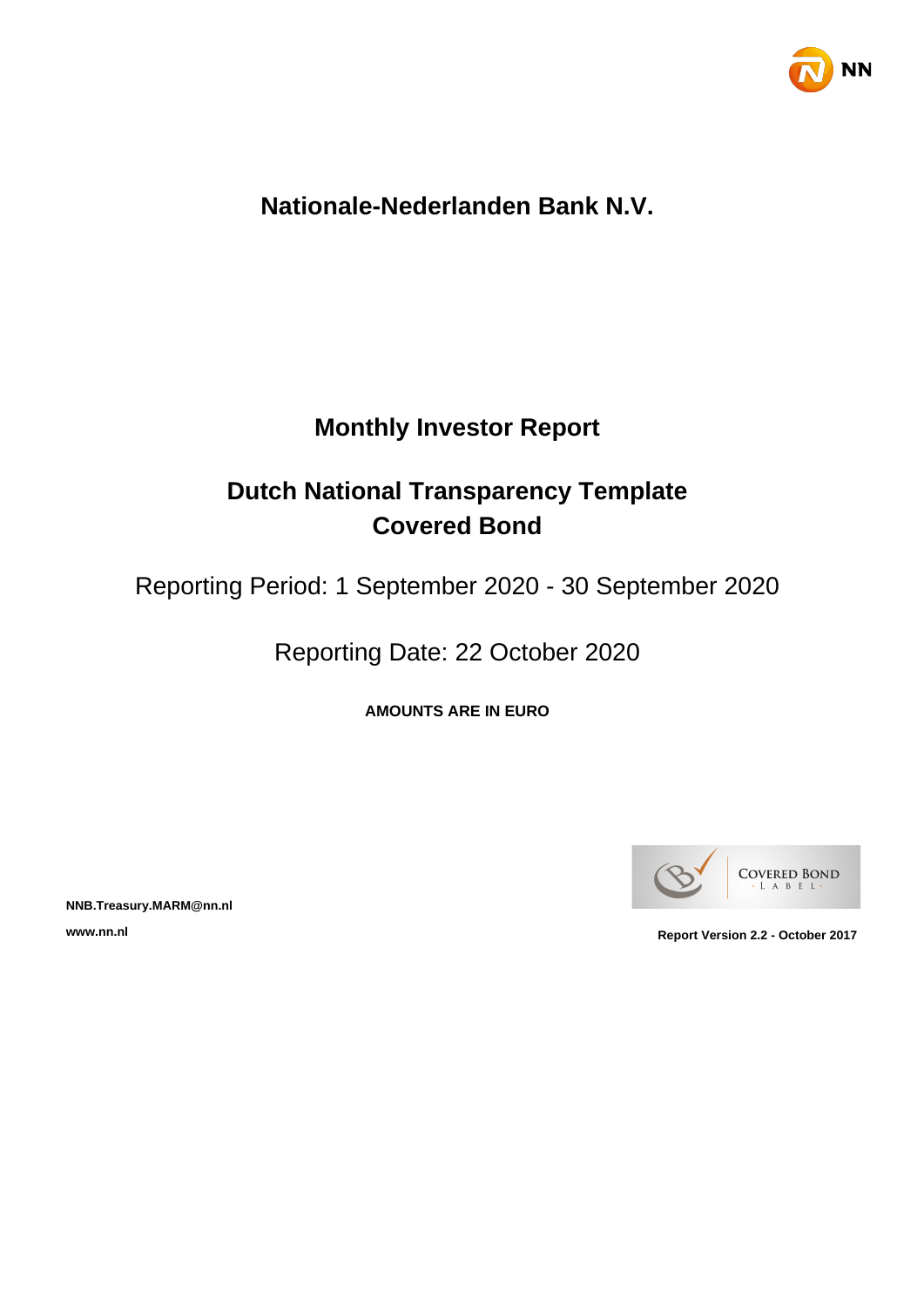# **Table of Contents**

|                                                   | Page           |
|---------------------------------------------------|----------------|
| <b>Covered Bonds</b>                              | 3              |
| <b>Asset Cover Test</b>                           | $\overline{4}$ |
| <b>Counterparty Credit Ratings &amp; Triggers</b> | 5              |
| Ledgers & Investments                             | 6              |
| Regulatory Information                            | $\overline{7}$ |
| Stratifications                                   | 8              |
| Glossary                                          | 26             |
| <b>Contact Information</b>                        | 28             |
|                                                   |                |

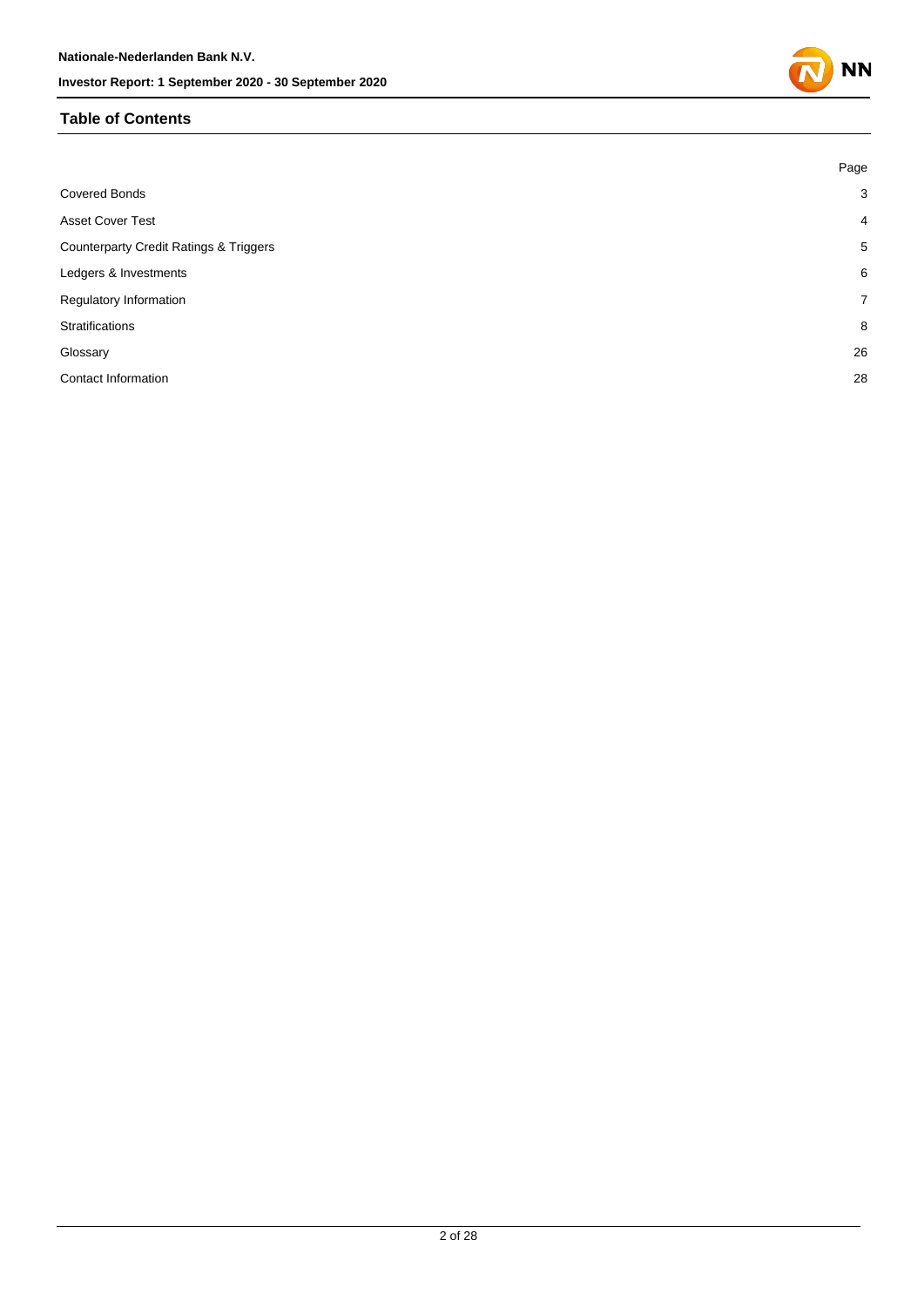

# **Covered Bonds**

| Series                | <b>ISIN</b>  | Currencv   | <b>Initial Principal</b><br>Balance* | Outstanding<br>Amount* | <b>Coupon</b> | <b>Issuance</b><br>Date | <b>Maturity</b><br>Date | <b>IRS Counterparty</b> | Redemption<br>Type | <b>LCR HQLA</b><br>Category |
|-----------------------|--------------|------------|--------------------------------------|------------------------|---------------|-------------------------|-------------------------|-------------------------|--------------------|-----------------------------|
| <b>SB CB Series 1</b> | VL0015436072 | <b>EUR</b> | 500,000,000                          | 500.000.000            | 0.0100%       | 08/07/20                | 08/07/30                |                         | <b>Bullet</b>      |                             |
| <b>SB CB Series 2</b> | VL0015614611 | <b>EUR</b> | 500,000,000                          | 500.000.000            | 0.0500%       | 24/09/20                | 24/09/35                |                         | <b>Bullet</b>      |                             |

\* Amounts to be reported in the relevant currency, and also the euro-equivalent amounts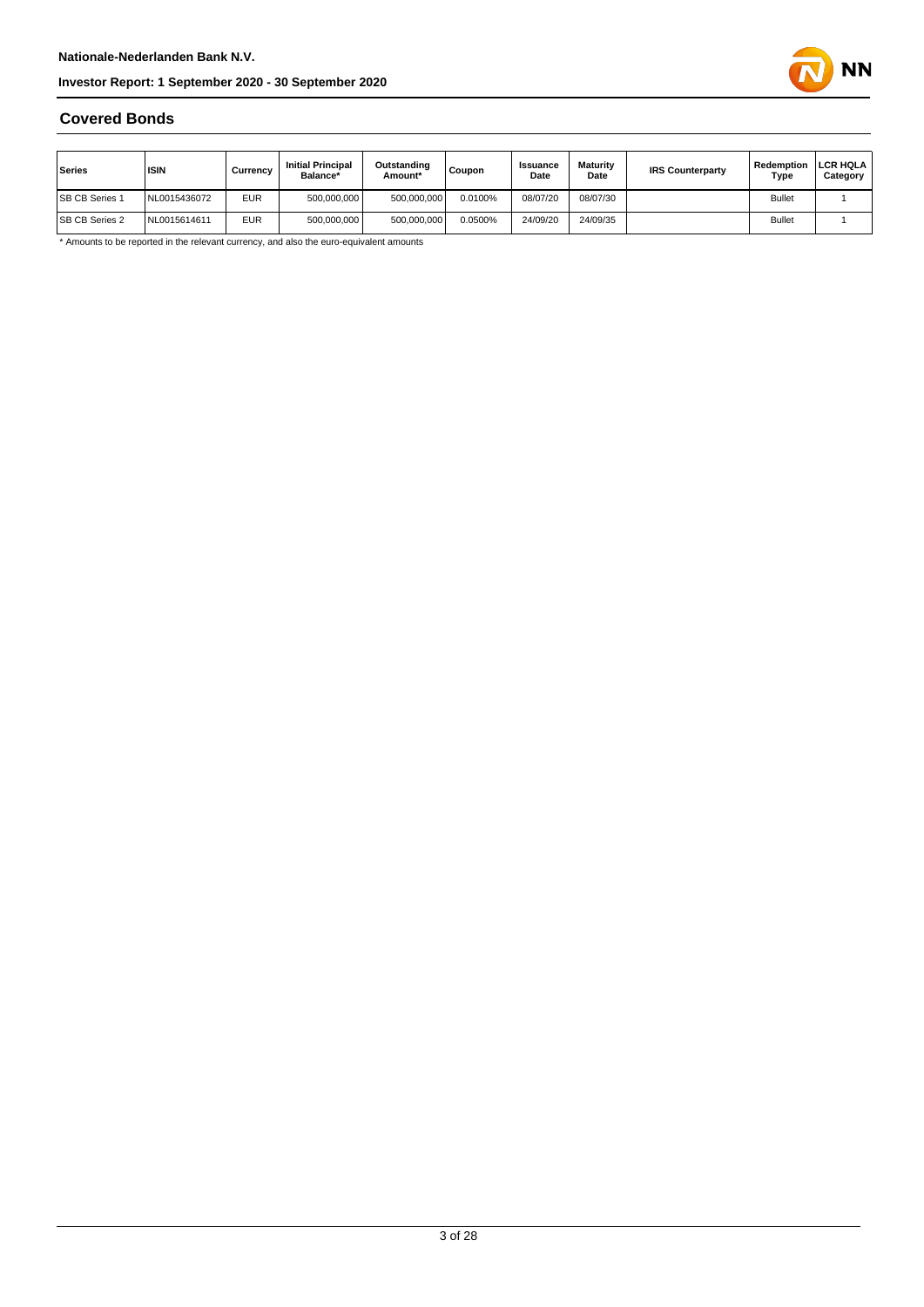### **Asset Cover Test**

| <b>Asset Cover Test</b>                     |                  |
|---------------------------------------------|------------------|
| A                                           | 1,535,791,590.77 |
| в                                           | 0.00             |
| С                                           | 550,000.00       |
| D                                           | 0.00             |
| Z                                           | 0.00             |
| $A+B+C+D-Z$                                 | 1,536,341,590.77 |
| Outstanding bonds                           | 1,000,000,000.00 |
| Pass/Fail                                   | Pass             |
| <b>ACT Cover Ratio</b>                      | 153.63%          |
| Parameters                                  |                  |
| Asset percentage                            | 96.50%           |
| Cap LTV Cut-Off indexed valuation % non-NHG | 80.00%           |
| Cap LTV Cut-Off indexed valuation % NHG     | 80.00%           |
| % of Index Increases                        | 90.00%           |
| % of Index Decreases                        | 100.00%          |
| Reserve Fund                                | 543,850.00       |
| Supplemental Liquidity Reserve Amount       | 0.00             |
| Deduction Set-Off                           | 24,345,263.31    |
| Ratings                                     |                  |
| S&P                                         | AAA              |
| Moody's                                     |                  |
| Fitch                                       |                  |
| Other                                       |                  |
| <b>UCITS</b> compliant                      | True             |
| CRR compliant                               | True             |
| <b>ECBC Label compliant</b>                 | True             |
| Overcollateralisation                       |                  |
| Legally required minimum OC                 | 5.00%            |
| Documented minimum OC                       | 0.00%            |
| Available Nominal OC                        | 59.49%           |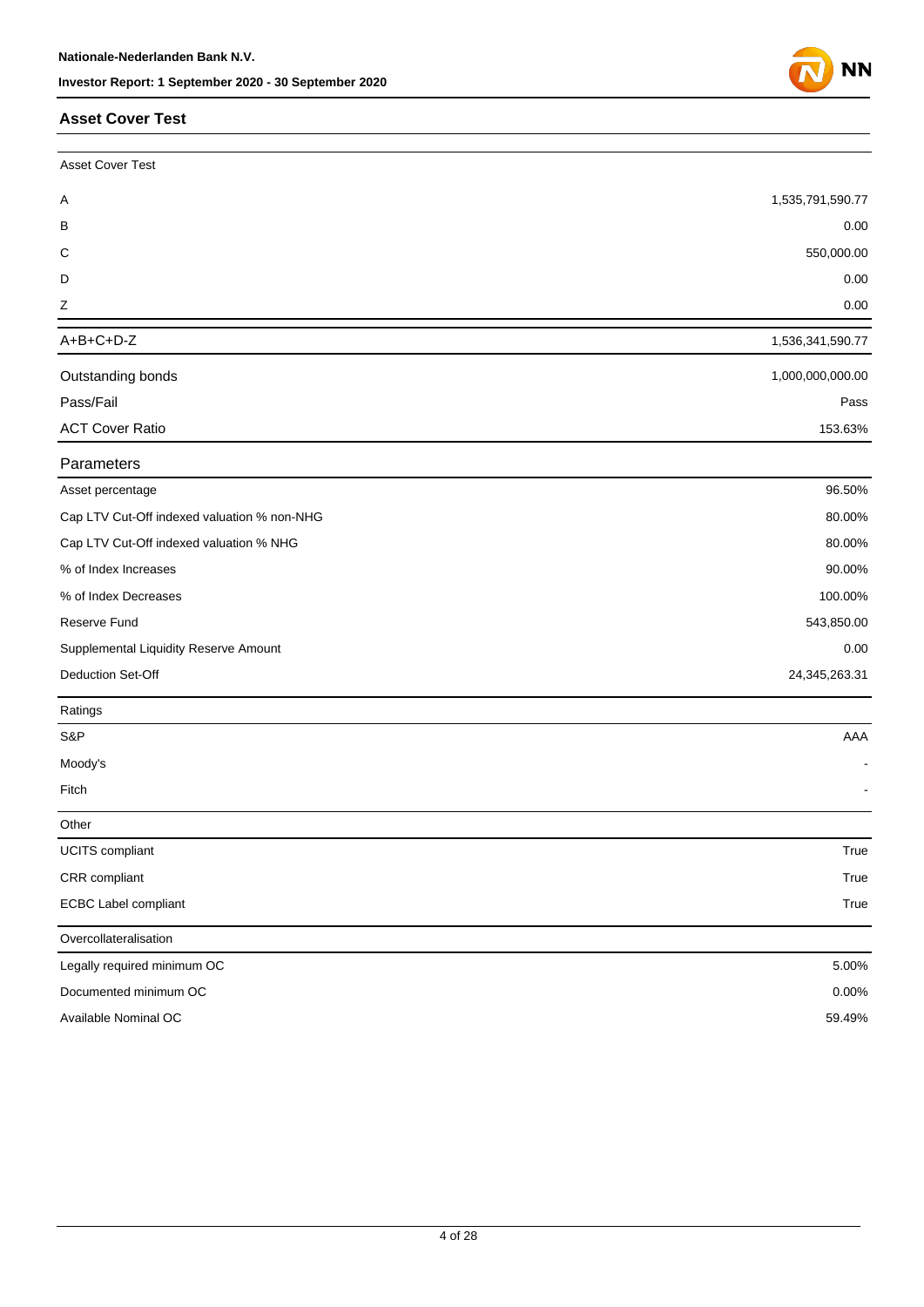

# **Counterparty Credit Ratings & Triggers**

|                                                   |                                    | S&P (ST/LT)       |                   | Moody's (ST/LT)   |                   | Fitch (ST/LT)     |                   | <b>DBRS (ST/LT)</b> |                   |                                                                                                                                                     |  |
|---------------------------------------------------|------------------------------------|-------------------|-------------------|-------------------|-------------------|-------------------|-------------------|---------------------|-------------------|-----------------------------------------------------------------------------------------------------------------------------------------------------|--|
| Role                                              | Party                              | Rating<br>trigger | Current<br>rating | Rating<br>trigger | Current<br>rating | Rating<br>trigger | Current<br>rating | Rating<br>trigger   | Current<br>rating | Consequence if breached*                                                                                                                            |  |
| <b>CBC Account Bank</b>                           | N.V. Bank Nederlandse<br>Gemeenten | / BBB             | / AAA             |                   |                   |                   |                   |                     |                   | Another party (with sufficient<br>ratings) has to fulfill the CBC<br>Account Bank role or quarantee<br>the relevant CBC Account Bank<br>obligations |  |
| Issuer                                            | Nationale-Nederlanden<br>Bank N.V. | $/A$ -            | $/A$ -            |                   |                   |                   |                   |                     |                   | Reserve Account Trigger,<br>minimal required amount needs<br>to be posted on reserve fund<br>account                                                |  |
| Issuer                                            | Nationale-Nederlanden<br>Bank N.V. | $A-2$ / BBB       | $A-1/A-$          |                   |                   |                   |                   |                     |                   | Set off retail savings at issuer<br>account above deposit<br>guarantee scheme                                                                       |  |
| Seller Collection Account   ING Bank N.V.<br>Bank |                                    | BBB               | $/A+$             |                   |                   |                   |                   |                     |                   | Open escrow account in the<br>name of CBC and credit<br>expected cashflow amount on<br>next Calculation Date                                        |  |

\* Event is triggered if credit rating is below the rating as mentioned in the table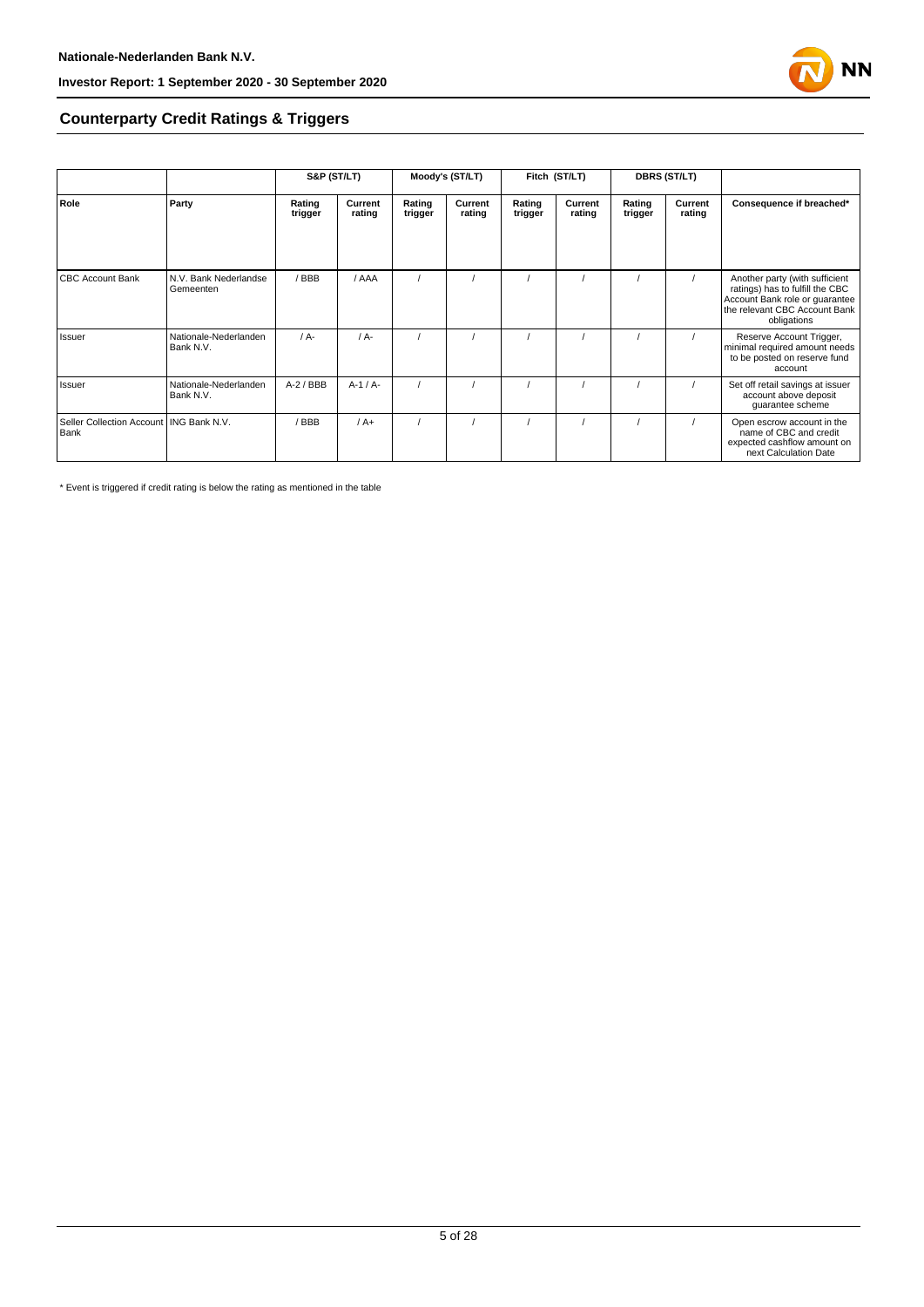

# **Ledgers & Investments**

# **Ledgers**

| Total                   | 550,000.00 |
|-------------------------|------------|
| Reserve Fund Ledger     | 550,000.00 |
| <b>Principal Ledger</b> | 0.00       |
| Revenue Ledger          | 0.00       |

#### **Investments**

| <b>Substitution Assets Balance</b> | 0.001 |
|------------------------------------|-------|
| Authorised Investments Balance     | 0.001 |
| <b>Total</b>                       | 0.001 |

# **Liquidity Buffer**

| Outflows                          | 0.00 |
|-----------------------------------|------|
| <b>Required Liquidity Buffer</b>  | 0.00 |
|                                   |      |
| <b>Inflows</b>                    | 0.00 |
| Cash                              |      |
| <b>Bonds</b>                      |      |
| <b>Available Liquidity Buffer</b> | 0.00 |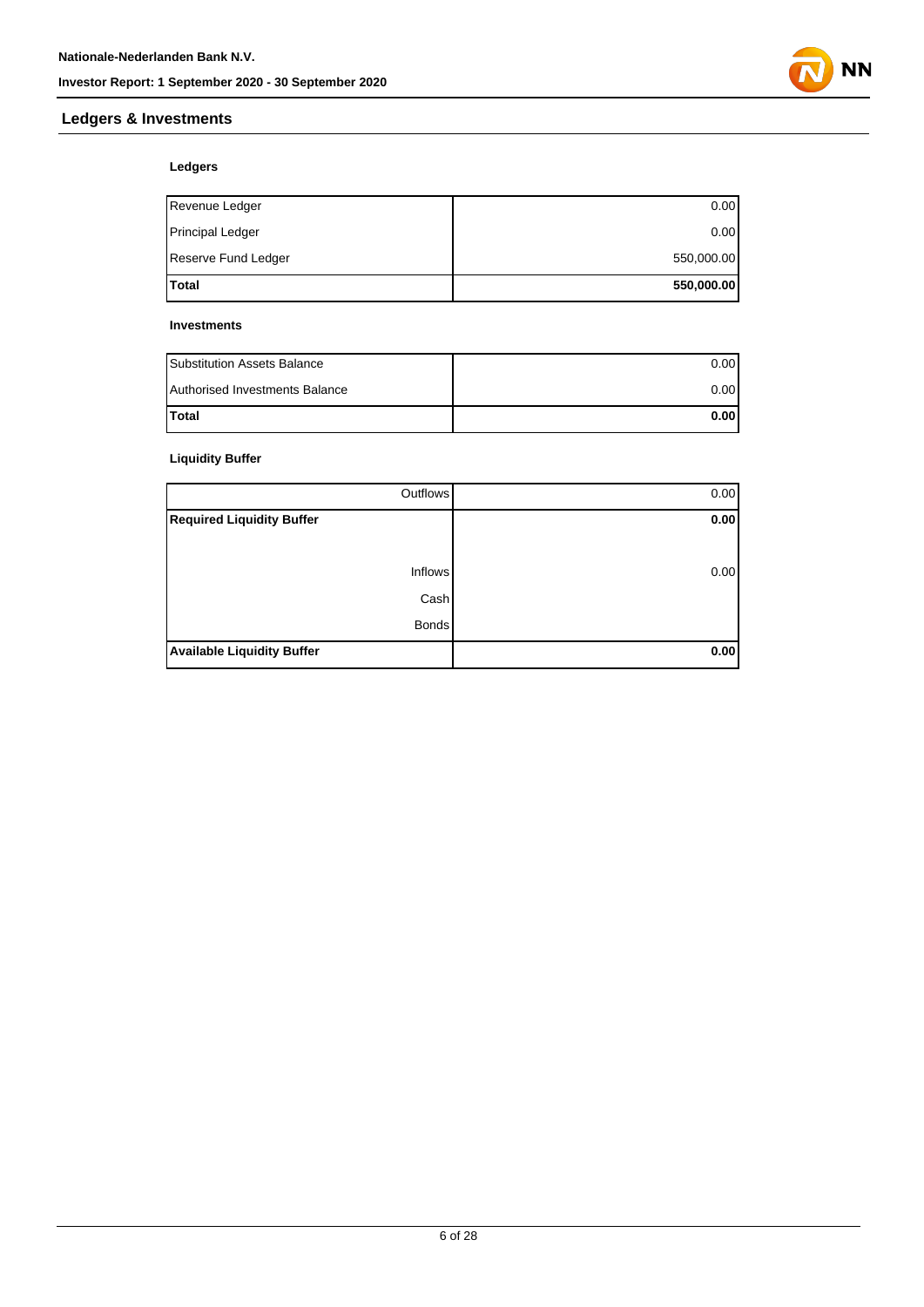

#### **Regulatory Information**

#### **CRR Article 129**

**Article 129 CRR "Exposures in the form of covered bonds" (7) Exposures in the form of covered bonds are eligible for preferential treatment, provided that the institution investing in the covered bonds can demonstrate to the competent authorities that: (a)** it receives portfolio information at least on: (i) the value of the covered pool and outstanding covered bonds; value of the cover pool table Portfolio characteristics value of the outstanding covered bonds table Covered Bonds (ii) the geographical distribution and type of cover assets, loan size, interest rate and currency risks; geographical distribution of cover assets table 14 Geographical Distribution type of cover assets table Portfolio Characteristics loan size table 3 Outstanding Loan Amount interest rate risk and currency risk table Covered Bonds for coupon and currency information of the covered bonds table 10 Coupon for coupons of mortgages table Counterparty Ratings & Triggers for IRS/TRS information See base prospectus for information about hedging Only EUR denominated mortgages: see BP (iii) the maturity structure of cover assets and covered bonds; and maturity structure of cover assets table 6 Legal Maturity maturity structure of covered bonds table Covered Bonds

table Delinquencies

table Portfolio Characteristics

(iv) the percentage of loans more than ninety days past due;

(b) the issuer makes the information referred to in point (a) available to the institution at least semi annually.

#### **Overcollateralisation**

| Legally required minimum OC | table Asset Cover Test |
|-----------------------------|------------------------|
| Documented minimum OC       | table Asset Cover Test |
| Nominal OC                  | table Asset Cover Test |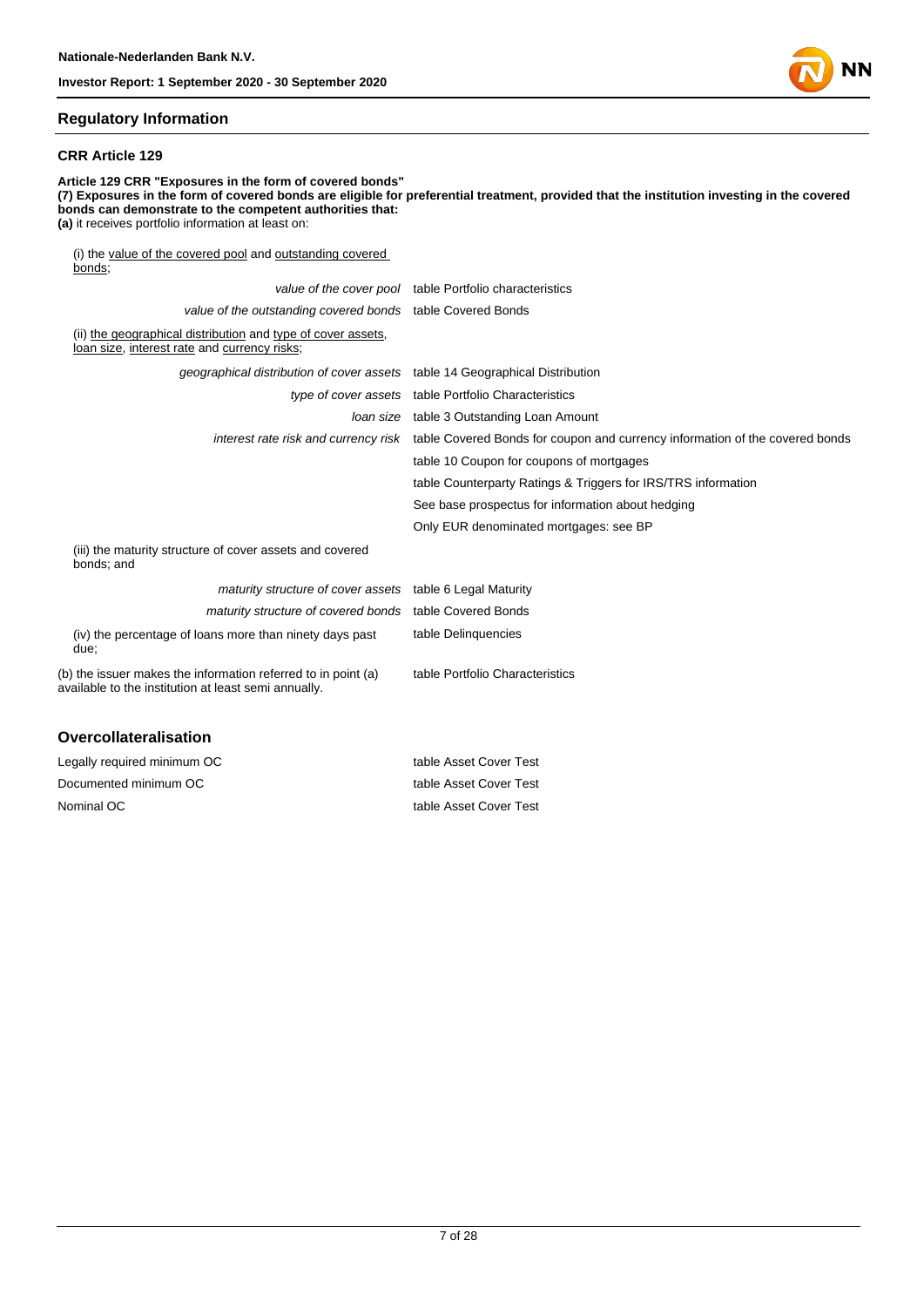# **Stratifications**

| <b>Portfolio Characteristics</b>                             |                             |
|--------------------------------------------------------------|-----------------------------|
| Principal amount                                             | 1,680,011,533.48            |
| Value of saving deposits                                     | 85,674,821.65               |
| Net principal balance                                        | 1,594,336,711.83            |
| <b>Construction Deposits</b>                                 | 2,242,647.56                |
| Net principal balance excl. Construction and Saving Deposits | 1,592,094,064.27            |
|                                                              |                             |
| Number of loans                                              | 6,848                       |
| Number of loanparts                                          | 15,683                      |
| Average principal balance (borrower)                         | 232,817.86                  |
| Average principal balance (loanpart)                         | 101,660.19                  |
| Weighted average current interest rate                       | 2.63%                       |
| Weighted average maturity (in years)                         | 31.17                       |
| Weighted average remaining time to interest reset (in years) | 12.25                       |
| Weighted average seasoning (in years)                        | 5.50                        |
| Weighted average CLTOMV                                      | 79.40%                      |
| Weighted average CLTIMV                                      | 66.65%                      |
| Maximum current interest rate                                | 7.30%                       |
| Minimum current interest rate                                | 1.08%                       |
|                                                              |                             |
| Type of cover assets:                                        | Dutch Residential Mortgages |
| Currency Portfolio:                                          | <b>EUR</b>                  |
| Frequency of publication National Transparancy Template:     | Monthly                     |

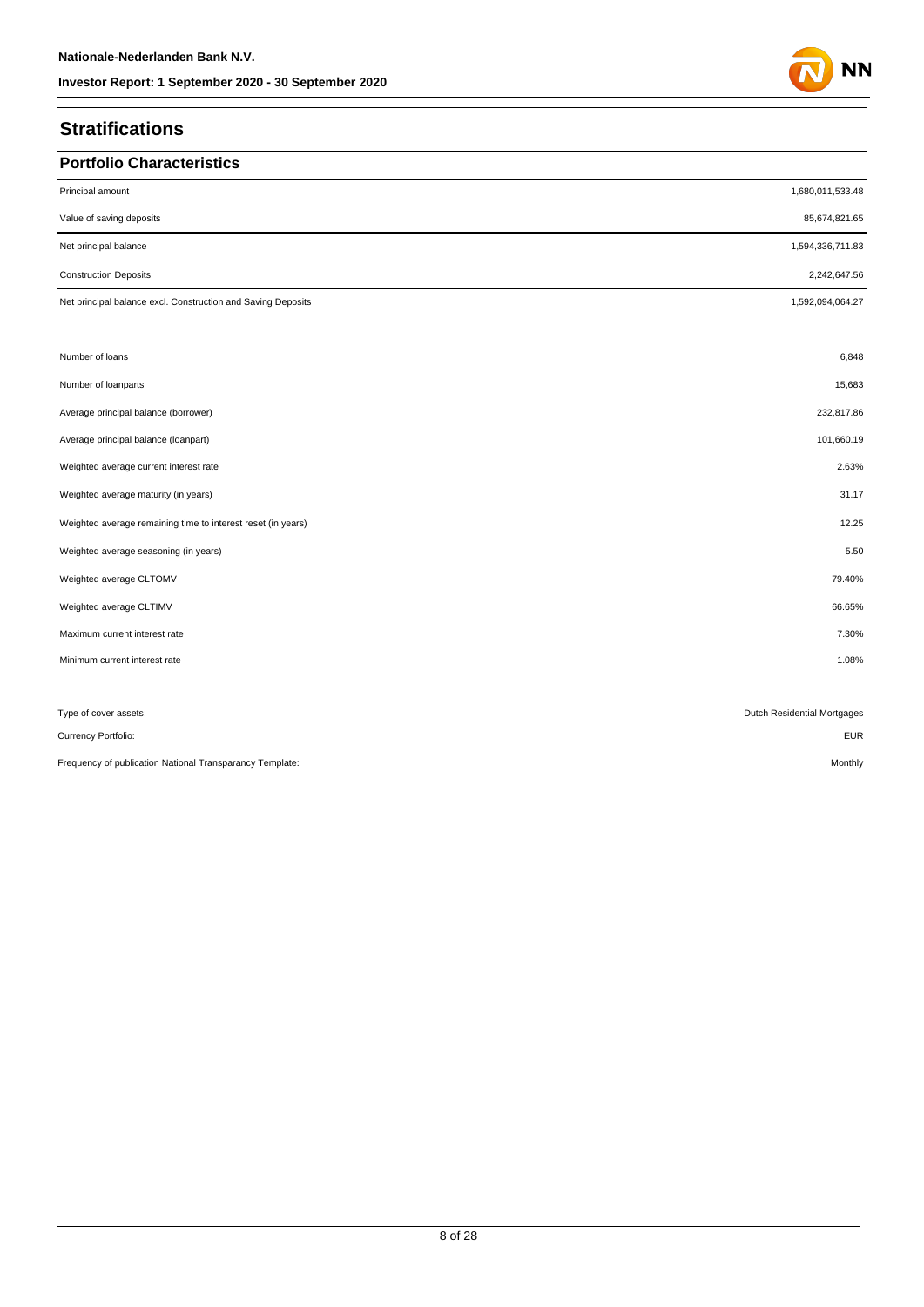# **1. Delinquencies**

| From $(>)$ | Until $($ <= $)$ | <b>Arrears Amount</b> | Aggregate<br><b>Outstanding Not.</b><br>Amount | % of Total | Nr of Mortgage<br>Loans | % of Total | Weighted<br>Average<br>Coupon | Weighted<br>Average<br><b>Maturity</b> | Weighted<br>Average<br><b>CLTIMV</b> |
|------------|------------------|-----------------------|------------------------------------------------|------------|-------------------------|------------|-------------------------------|----------------------------------------|--------------------------------------|
|            | Performing       | 0.00                  | 1,589,213,902.58                               | 99.68%     | 6,827                   | 99.69%     | 2.63%                         | 31.19                                  | 66.51%                               |
| $\leq$     | 30 days          | 7.218.23              | 2,778,612.37                                   | 0.17%      | 9                       | 0.13%      | 3.42%                         | 38.84                                  | 67.78%                               |
| 30 days    | 60 days          | 7,965.56              | 1,719,307.47                                   | 0.11%      | 10                      | 0.15%      | 2.26%                         | 27.49                                  | 72.98%                               |
| 60 days    | 90 days          | 6,613.52              | 624,889.41                                     | 0.04%      | $\overline{2}$          | 0.03%      | 2.63%                         | 31.59                                  | 87.16%                               |
| 90 days    | 120 days         | 0.00                  | 0.00                                           | 0.00%      | $\mathbf 0$             | 0.00%      | 0.00%                         | 0.00                                   | 0.00%                                |
| 120 days   | 150 days         | 0.00                  | 0.00                                           | 0.00%      | 0                       | 0.00%      | 0.00%                         | 0.00                                   | $0.00\%$                             |
| 150 days   | 180 days         | 0.00                  | 0.00                                           | 0.00%      | 0                       | 0.00%      | 0.00%                         | 0.00                                   | 0.00%                                |
| 180 days   | $\geq$           | 0.00                  | 0.00                                           | 0.00%      | 0                       | 0.00%      | $0.00\%$                      | 0.00                                   | $0.00\%$                             |
|            | Total            | 21,797.31             | 1,594,336,711.83                               | 100.00%    | 6,848                   | 100.00%    | 2.63%                         | 31.17                                  | 66.65%                               |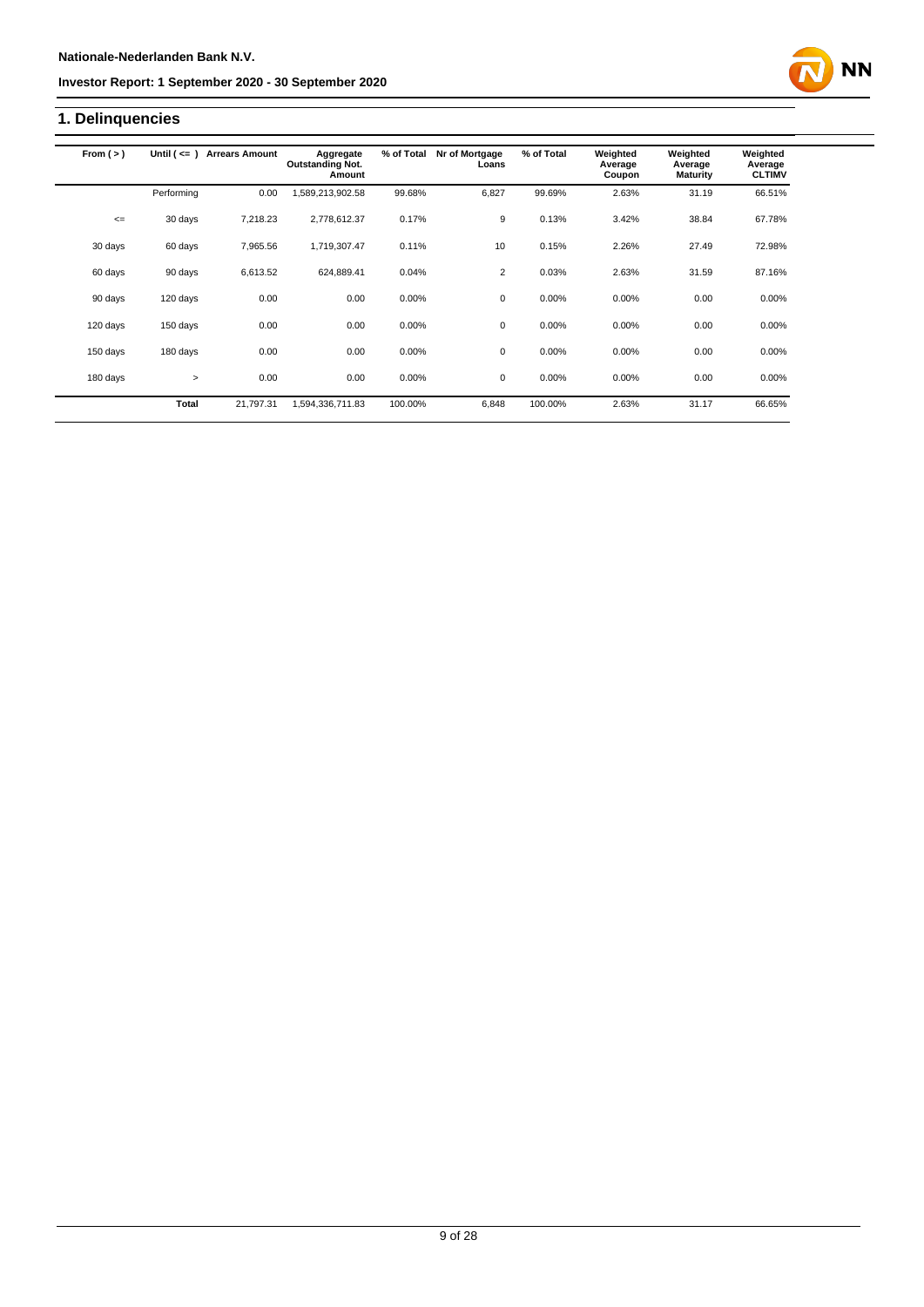

# **2. Redemption Type**

| Description         |              | <b>Aggregate Outstanding</b><br><b>Amount</b> | % of Total | Nr of<br>Loanparts | % of Total | Weighted<br>Average<br>Coupon | Weighted<br>Average<br>Maturity | Weighted<br>average<br><b>CLtIMV</b> |
|---------------------|--------------|-----------------------------------------------|------------|--------------------|------------|-------------------------------|---------------------------------|--------------------------------------|
| Annuity             |              | 669.475.500.42                                | 41.99%     | 6,243              | 39.81%     | 2.42%                         | 26.71                           | 73.68%                               |
| <b>Bank Savings</b> |              | 220.417.771.27                                | 13.83%     | 2,203              | 14.05%     | 3.10%                         | 16.93                           | 61.64%                               |
| Investment          |              | 43.007.509.58                                 | 2.70%      | 228                | 1.45%      | 2.75%                         | 15.78                           | 63.37%                               |
| Interest Only       |              | 576.235.726.58                                | 36.14%     | 5,929              | 37.81%     | 2.68%                         | 45.18                           | 61.80%                               |
| Linear              |              | 35.065.431.11                                 | 2.20%      | 368                | 2.35%      | 2.35%                         | 25.94                           | 67.46%                               |
| Life                |              | 39.079.887.75                                 | 2.45%      | 459                | 2.93%      | 2.70%                         | 9.55                            | 53.88%                               |
| Savings             |              | 11.054.885.12                                 | 0.69%      | 253                | 1.61%      | 3.10%                         | 11.96                           | 49.13%                               |
|                     | <b>Total</b> | 1.594.336.711.83                              | 100.00%    | 15,683             | 100.00%    | 2.63%                         | 31.20                           | 66.65%                               |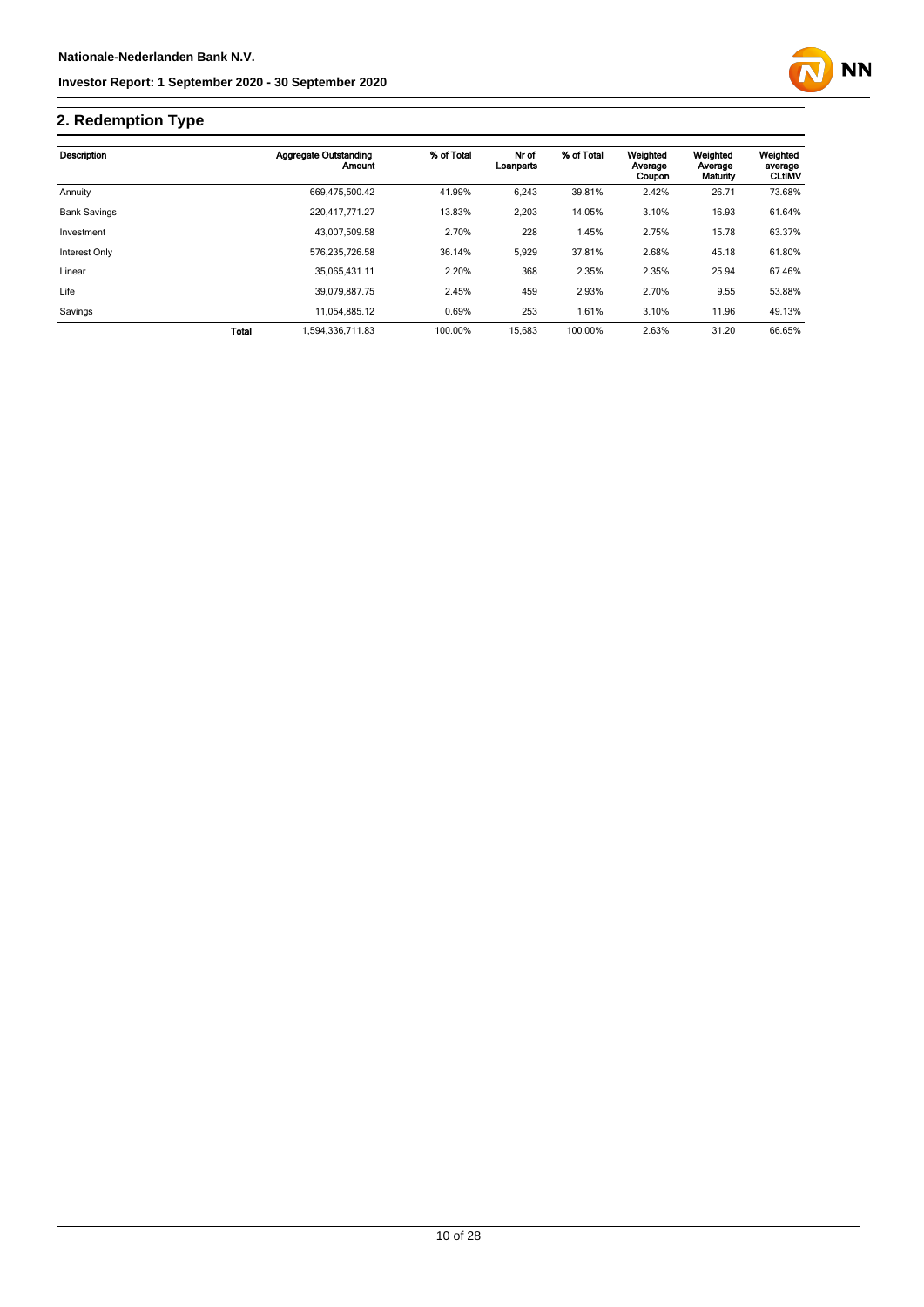# **3. Outstanding Loan Amount**

| From $(>)$ - Until $(<=)$ |              | Aggregate Outstanding<br>Amount | % of Total | Nr of Loans    | % of Total | Weighted<br>Average<br>Coupon | Weighted<br>Average<br><b>Maturity</b> | Weighted<br>average<br><b>CLtIMV</b> |
|---------------------------|--------------|---------------------------------|------------|----------------|------------|-------------------------------|----------------------------------------|--------------------------------------|
| $= 25.000$                |              | 13.350.10                       | 0.00%      | $\overline{2}$ | 0.03%      | 3.38%                         | 9.08                                   | 1.87%                                |
| 25,000 - 50,000           |              | 464,101.26                      | 0.03%      | 10             | 0.15%      | 2.53%                         | 34.97                                  | 19.21%                               |
| 50,000 - 75,000           |              | 21,449,706.99                   | 1.35%      | 337            | 4.92%      | 2.70%                         | 46.65                                  | 25.16%                               |
| 75,000 - 100,000          |              | 37,460,626.22                   | 2.35%      | 422            | 6.16%      | 2.69%                         | 40.57                                  | 37.25%                               |
| 100,000 - 150,000         |              | 150,791,596.24                  | 9.46%      | 1,184          | 17.29%     | 2.64%                         | 35.40                                  | 54.22%                               |
| 150,000 - 200,000         |              | 239,612,514.79                  | 15.03%     | 1,367          | 19.96%     | 2.59%                         | 32.72                                  | 63.36%                               |
| 200,000 - 250,000         |              | 262,660,562.27                  | 16.47%     | 1,169          | 17.07%     | 2.57%                         | 30.07                                  | 68.85%                               |
| 250,000 - 300,000         |              | 229,964,132.74                  | 14.42%     | 841            | 12.28%     | 2.61%                         | 30.43                                  | 69.98%                               |
| 300,000 - 350,000         |              | 174,925,437.66                  | 10.97%     | 540            | 7.89%      | 2.71%                         | 29.61                                  | 71.02%                               |
| 350,000 - 400,000         |              | 129,746,342.04                  | 8.14%      | 348            | 5.08%      | 2.66%                         | 29.14                                  | 72.60%                               |
| 400,000 - 450,000         |              | 81,676,022.61                   | 5.12%      | 193            | 2.82%      | 2.70%                         | 29.46                                  | 70.56%                               |
| 450,000 - 500,000         |              | 62,440,662.98                   | 3.92%      | 132            | 1.93%      | 2.66%                         | 26.99                                  | 72.94%                               |
| 500,000 - 550,000         |              | 38,904,729.51                   | 2.44%      | 74             | 1.08%      | 2.59%                         | 30.30                                  | 71.52%                               |
| 550,000 - 600,000         |              | 31,509,273.17                   | 1.98%      | 55             | 0.80%      | 2.61%                         | 30.46                                  | 72.72%                               |
| 600,000 - 650,000         |              | 21,830,324.54                   | 1.37%      | 35             | 0.51%      | 2.63%                         | 29.15                                  | 71.15%                               |
| 650,000 - 700,000         |              | 18,285,279.67                   | 1.15%      | 27             | 0.39%      | 2.34%                         | 29.59                                  | 74.79%                               |
| 700,000 - 750,000         |              | 20,318,711.52                   | 1.27%      | 28             | 0.41%      | 2.61%                         | 31.35                                  | 70.75%                               |
| 750,000 - 800,000         |              | 13,936,216.48                   | 0.87%      | 18             | 0.26%      | 2.72%                         | 27.91                                  | 69.68%                               |
| 800,000 - 850,000         |              | 19,774,384.05                   | 1.24%      | 24             | 0.35%      | 2.61%                         | 29.81                                  | 70.30%                               |
| 850,000 - 900,000         |              | 17,523,395.94                   | 1.10%      | 20             | 0.29%      | 2.78%                         | 30.41                                  | 73.96%                               |
| 900,000 - 950,000         |              | 14,861,328.03                   | 0.93%      | 16             | 0.23%      | 2.80%                         | 30.47                                  | 72.86%                               |
| 950,000 - 1,000,000       |              | 4,841,600.15                    | 0.30%      | 5              | 0.07%      | 2.70%                         | 25.76                                  | 71.96%                               |
| >1.000.000                |              | 1,346,412.87                    | 0.08%      | 1              | 0.01%      | 1.73%                         | 26.41                                  | 77.60%                               |
| Unknown                   |              |                                 |            |                |            |                               |                                        |                                      |
|                           | <b>Total</b> | 1,594,336,711.83                | 100.00%    | 6,848          | 100.00%    | 2.63%                         | 31.20                                  | 66.65%                               |

| Average        | 313,764   |
|----------------|-----------|
| <b>Minimum</b> | 1,107     |
| Maximum        | 1,346,413 |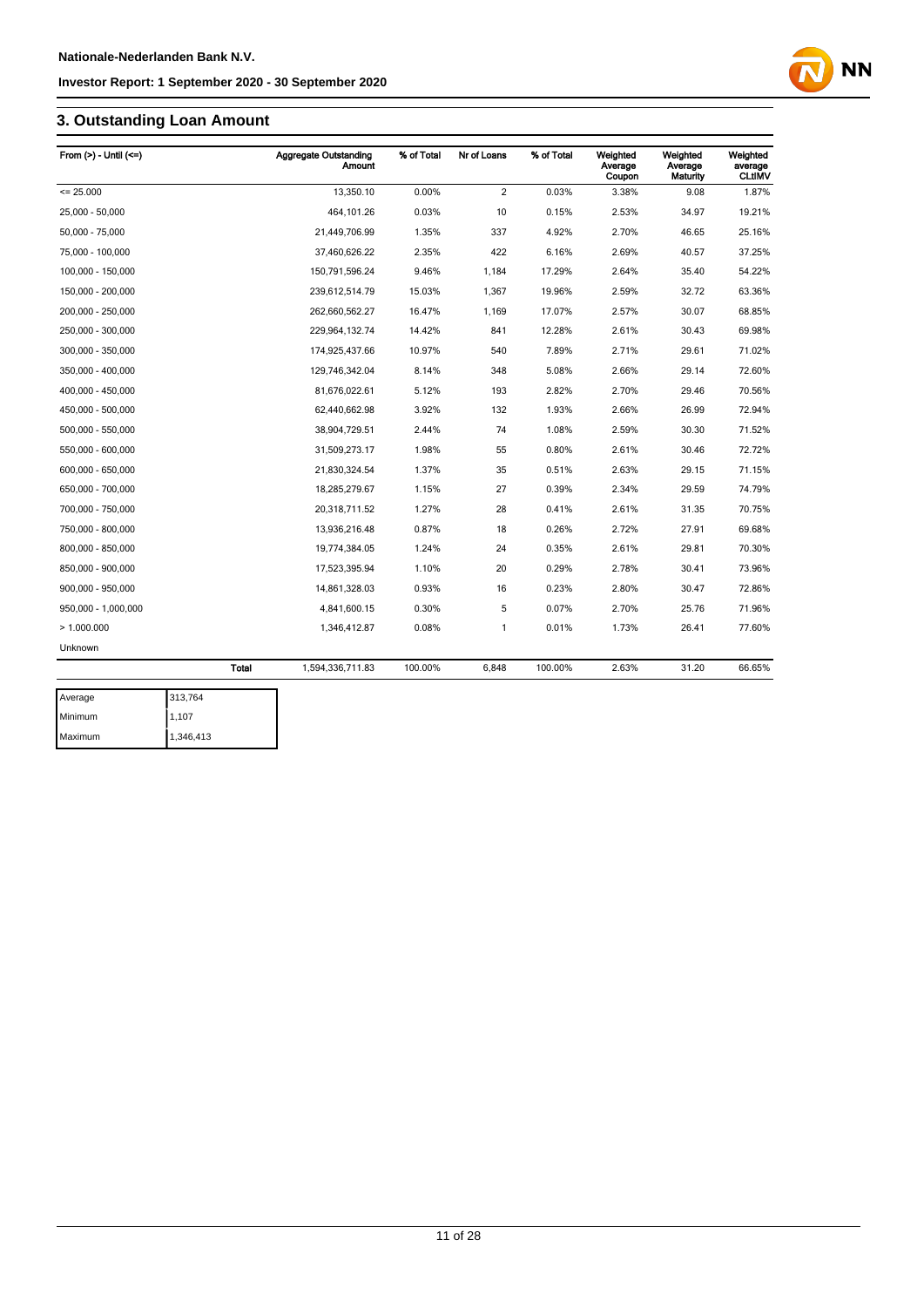# **4. Origination Year**

| From $(>=)$ - Until $($ |              | <b>Aggregate Outstanding</b><br><b>Amount</b> | % of Total | Nr of<br>Loanparts | % of Total | Weighted<br>Average<br>Coupon | Weighted<br>Average<br>Maturity | Weighted<br>average<br><b>CLtIMV</b> |
|-------------------------|--------------|-----------------------------------------------|------------|--------------------|------------|-------------------------------|---------------------------------|--------------------------------------|
| < 1995                  |              | 3,007,621.98                                  | 0.19%      | 65                 | 0.41%      | 3.04%                         | 49.03                           | 30.22%                               |
| 1995 - 1996             |              | 1,376,436.11                                  | 0.09%      | 30                 | 0.19%      | 3.25%                         | 53.81                           | 30.75%                               |
| 1996 - 1997             |              | 3,039,753.05                                  | 0.19%      | 68                 | 0.43%      | 2.81%                         | 42.44                           | 28.09%                               |
| 1997 - 1998             |              | 4,607,837.06                                  | 0.29%      | 101                | 0.64%      | 2.77%                         | 41.73                           | 34.59%                               |
| 1998 - 1999             |              | 7,520,652.30                                  | 0.47%      | 136                | 0.87%      | 2.73%                         | 38.88                           | 41.61%                               |
| 1999 - 2000             |              | 13,717,003.89                                 | 0.86%      | 228                | 1.45%      | 2.62%                         | 43.61                           | 39.21%                               |
| 2000 - 2001             |              | 5,813,608.10                                  | 0.36%      | 100                | 0.64%      | 2.56%                         | 50.85                           | 40.07%                               |
| 2001 - 2002             |              | 9,421,830.80                                  | 0.59%      | 127                | 0.81%      | 2.90%                         | 48.20                           | 44.50%                               |
| 2002 - 2003             |              | 8,092,170.10                                  | 0.51%      | 117                | 0.75%      | 3.06%                         | 55.84                           | 46.17%                               |
| 2003 - 2004             |              | 11,888,257.70                                 | 0.75%      | 142                | 0.91%      | 2.80%                         | 51.90                           | 49.34%                               |
| 2004 - 2005             |              | 21,084,533.70                                 | 1.32%      | 244                | 1.56%      | 2.81%                         | 50.88                           | 52.24%                               |
| 2005 - 2006             |              | 34,486,112.42                                 | 2.16%      | 369                | 2.35%      | 2.69%                         | 43.97                           | 54.15%                               |
| 2006 - 2007             |              | 31,046,860.18                                 | 1.95%      | 325                | 2.07%      | 2.88%                         | 37.35                           | 60.74%                               |
| 2007 - 2008             |              | 14, 178, 358.51                               | 0.89%      | 191                | 1.22%      | 3.12%                         | 56.43                           | 54.58%                               |
| 2008 - 2009             |              | 38,546,640.74                                 | 2.42%      | 333                | 2.12%      | 2.77%                         | 49.05                           | 60.30%                               |
| 2009 - 2010             |              | 66,200,385.83                                 | 4.15%      | 480                | 3.06%      | 2.69%                         | 33.15                           | 65.00%                               |
| 2010 - 2011             |              | 30, 353, 578.58                               | 1.90%      | 269                | 1.72%      | 2.60%                         | 55.74                           | 56.98%                               |
| 2011 - 2012             |              | 74,414,344.57                                 | 4.67%      | 723                | 4.61%      | 2.77%                         | 49.49                           | 57.00%                               |
| 2012 - 2013             |              | 72,283,823.97                                 | 4.53%      | 789                | 5.03%      | 3.23%                         | 40.08                           | 56.36%                               |
| 2013 - 2014             |              | 78,367,546.05                                 | 4.92%      | 877                | 5.59%      | 3.38%                         | 20.96                           | 53.51%                               |
| 2014 - 2015             |              | 35,877,249.91                                 | 2.25%      | 332                | 2.12%      | 3.34%                         | 22.19                           | 55.02%                               |
| 2015 - 2016             |              | 36,598,107.36                                 | 2.30%      | 382                | 2.44%      | 3.04%                         | 22.65                           | 57.83%                               |
| 2016 - 2017             |              | 156,269,857.99                                | 9.80%      | 1,462              | 9.32%      | 2.77%                         | 24.44                           | 62.83%                               |
| 2017 - 2018             |              | 109,361,904.95                                | 6.86%      | 986                | 6.29%      | 2.71%                         | 24.24                           | 66.04%                               |
| 2018 - 2019             |              | 238,202,947.34                                | 14.94%     | 2,022              | 12.89%     | 2.57%                         | 26.67                           | 74.79%                               |
| 2019 - 2020             |              | 457,080,627.44                                | 28.67%     | 4,384              | 27.95%     | 2.22%                         | 27.59                           | 77.77%                               |
| $2020 =$                |              | 31,498,661.20                                 | 1.98%      | 401                | 2.56%      | 1.82%                         | 28.04                           | 77.37%                               |
| Unknown                 |              |                                               |            |                    |            |                               |                                 |                                      |
|                         | <b>Total</b> | 1,594,336,711.83                              | 100.00%    | 15,683             | 100.00%    | 2.63%                         | 31.20                           | 66.65%                               |
|                         |              |                                               |            |                    |            |                               |                                 |                                      |

| <b>Weighted Average</b> | 2015 |
|-------------------------|------|
| Minimum                 | 1992 |
| Maximum                 | 2020 |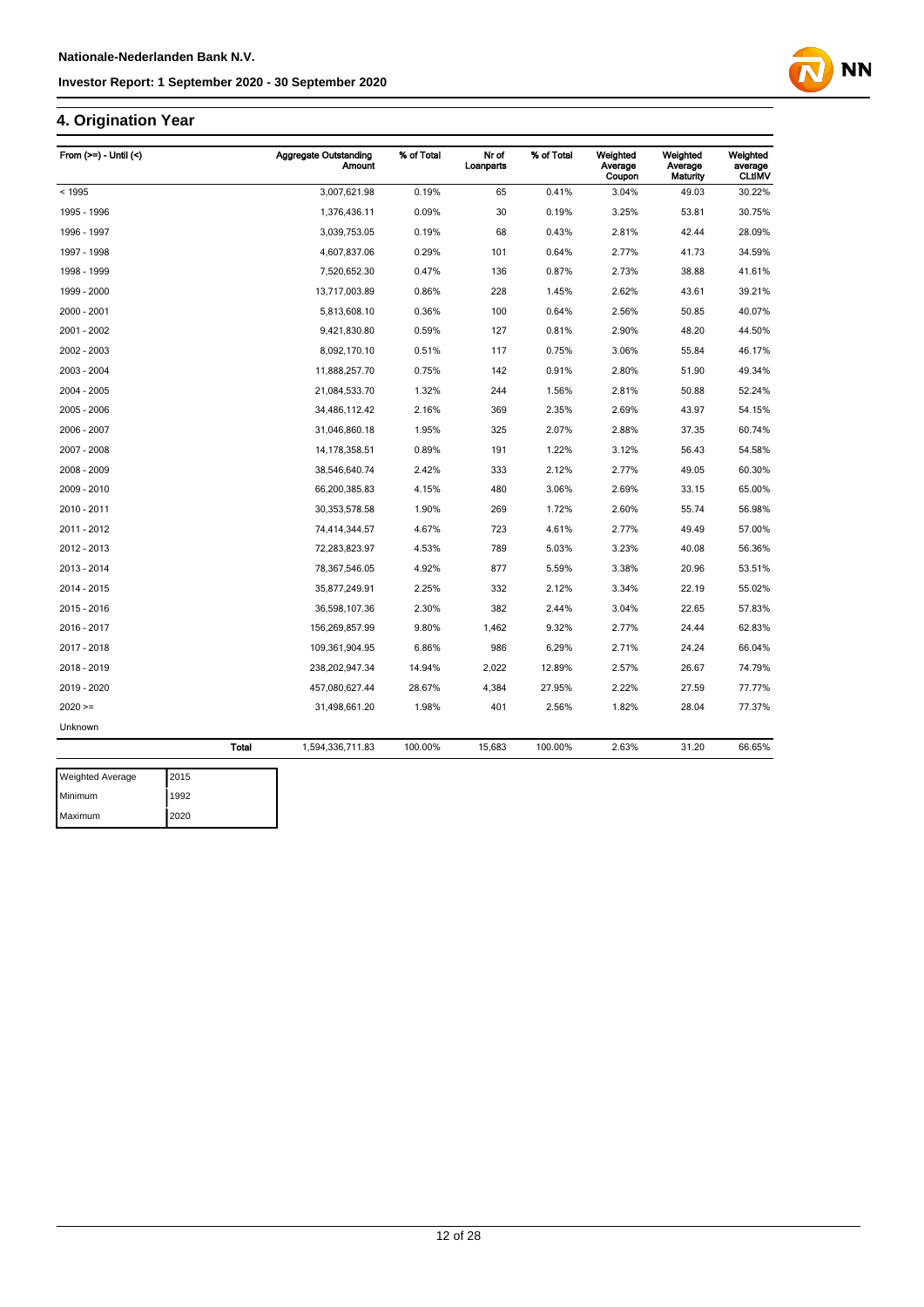

# **5. Seasoning**

| From $(>=)$ - Until $($ |              | <b>Aggregate Outstanding</b><br><b>Amount</b> | % of Total | Nr of<br>Loanparts | % of Total | Weighted<br>Average<br>Coupon | Weighted<br>Average<br>Maturity | Weighted<br>average<br><b>CLtIMV</b> |
|-------------------------|--------------|-----------------------------------------------|------------|--------------------|------------|-------------------------------|---------------------------------|--------------------------------------|
| 1 Year                  |              | 165, 123, 480.01                              | 10.36%     | 1,660              | 10.58%     | 1.88%                         | 28.05                           | 78.58%                               |
| 1 Year - 2 Years        |              | 359,619,864.18                                | 22.56%     | 3,462              | 22.07%     | 2.38%                         | 27.34                           | 77.02%                               |
| 2 Years - 3 Years       |              | 220,472,426.96                                | 13.83%     | 1,821              | 11.61%     | 2.59%                         | 26.46                           | 74.53%                               |
| 3 Years - 4 Years       |              | 143,732,856.48                                | 9.02%      | 1,315              | 8.38%      | 2.67%                         | 24.47                           | 64.57%                               |
| 4 Years - 5 Years       |              | 109,783,084.01                                | 6.89%      | 1,058              | 6.75%      | 2.85%                         | 24.06                           | 62.01%                               |
| 5 Years - 6 Years       |              | 37,219,359.80                                 | 2.33%      | 394                | 2.51%      | 3.05%                         | 22.65                           | 58.05%                               |
| 6 Years - 7 Years       |              | 45,238,274.22                                 | 2.84%      | 418                | 2.67%      | 3.42%                         | 22.17                           | 54.53%                               |
| 7 Years - 8 Years       |              | 81,566,091.33                                 | 5.12%      | 952                | 6.07%      | 3.52%                         | 20.48                           | 53.72%                               |
| 8 Years - 9 Years       |              | 68,637,322.60                                 | 4.31%      | 716                | 4.57%      | 2.87%                         | 47.10                           | 56.90%                               |
| 9 Years - 10 Years      |              | 67,335,403.92                                 | 4.22%      | 632                | 4.03%      | 2.84%                         | 51.99                           | 57.23%                               |
| 10 Years - 11 Years     |              | 26,011,008.36                                 | 1.63%      | 231                | 1.47%      | 2.44%                         | 50.07                           | 56.62%                               |
| 11 Years - 12 Years     |              | 71,286,838.03                                 | 4.47%      | 527                | 3.36%      | 2.75%                         | 35.69                           | 65.05%                               |
| 12 Years - 13 Years     |              | 30,616,218.87                                 | 1.92%      | 280                | 1.79%      | 2.74%                         | 48.21                           | 59.07%                               |
| 13 Years - 14 Years     |              | 17,104,671.94                                 | 1.07%      | 219                | 1.40%      | 3.06%                         | 53.14                           | 57.39%                               |
| 14 Years - 15 Years     |              | 33,999,773.09                                 | 2.13%      | 334                | 2.13%      | 2.88%                         | 37.59                           | 59.50%                               |
| 15 Years - 16 Years     |              | 32,049,805.76                                 | 2.01%      | 371                | 2.37%      | 2.67%                         | 44.57                           | 53.14%                               |
| 16 Years - 17 Years     |              | 19,382,983.59                                 | 1.22%      | 214                | 1.36%      | 2.81%                         | 52.68                           | 51.52%                               |
| 17 Years - 18 Years     |              | 10,712,383.64                                 | 0.67%      | 136                | 0.87%      | 2.87%                         | 51.64                           | 49.60%                               |
| 18 Years - 19 Years     |              | 7,843,106.07                                  | 0.49%      | 107                | 0.68%      | 3.09%                         | 52.07                           | 47.13%                               |
| 19 Years - 20 Years     |              | 9,629,124.21                                  | 0.60%      | 140                | 0.89%      | 2.73%                         | 49.32                           | 42.31%                               |
| 20 Years - 21 Years     |              | 6,259,412.16                                  | 0.39%      | 106                | 0.68%      | 2.64%                         | 53.35                           | 40.48%                               |
| 21 Years - 22 Years     |              | 13,703,529.03                                 | 0.86%      | 231                | 1.47%      | 2.60%                         | 41.28                           | 38.67%                               |
| 22 Years - 23 Years     |              | 5,751,647.23                                  | 0.36%      | 115                | 0.73%      | 2.75%                         | 40.61                           | 41.76%                               |
| 23 Years - 24 Years     |              | 4,927,793.87                                  | 0.31%      | 97                 | 0.62%      | 2.85%                         | 38.53                           | 32.73%                               |
| 24 Years - 25 Years     |              | 2,364,604.17                                  | 0.15%      | 62                 | 0.40%      | 2.82%                         | 47.44                           | 29.23%                               |
| 25 Years - 26 Years     |              | 1,080,093.35                                  | 0.07%      | 22                 | 0.14%      | 3.07%                         | 62.24                           | 26.53%                               |
| 26 Years - 27 Years     |              | 1,485,937.85                                  | 0.09%      | 37                 | 0.24%      | 2.80%                         | 46.51                           | 26.95%                               |
| 27 Years - 28 Years     |              | 534,364.45                                    | 0.03%      | 14                 | 0.09%      | 3.13%                         | 59.39                           | 32.60%                               |
| 28 Years - 29 Years     |              | 865,252.65                                    | 0.05%      | 12                 | 0.08%      | 3.47%                         | 42.72                           | 37.22%                               |
| 29 Years - 30 Years     |              |                                               |            |                    |            |                               |                                 |                                      |
| $30$ Years $>=$         |              |                                               |            |                    |            |                               |                                 |                                      |
| Unknown                 |              |                                               |            |                    |            |                               |                                 |                                      |
|                         | <b>Total</b> | 1,594,336,711.83                              | 100.00%    | 15,683             | 100.00%    | 2.63%                         | 31.20                           | 66.65%                               |
| Weighted Average        | 6 Years      |                                               |            |                    |            |                               |                                 |                                      |
| Minimum                 | 0 Years      |                                               |            |                    |            |                               |                                 |                                      |
| Maximum                 | 29 Years     |                                               |            |                    |            |                               |                                 |                                      |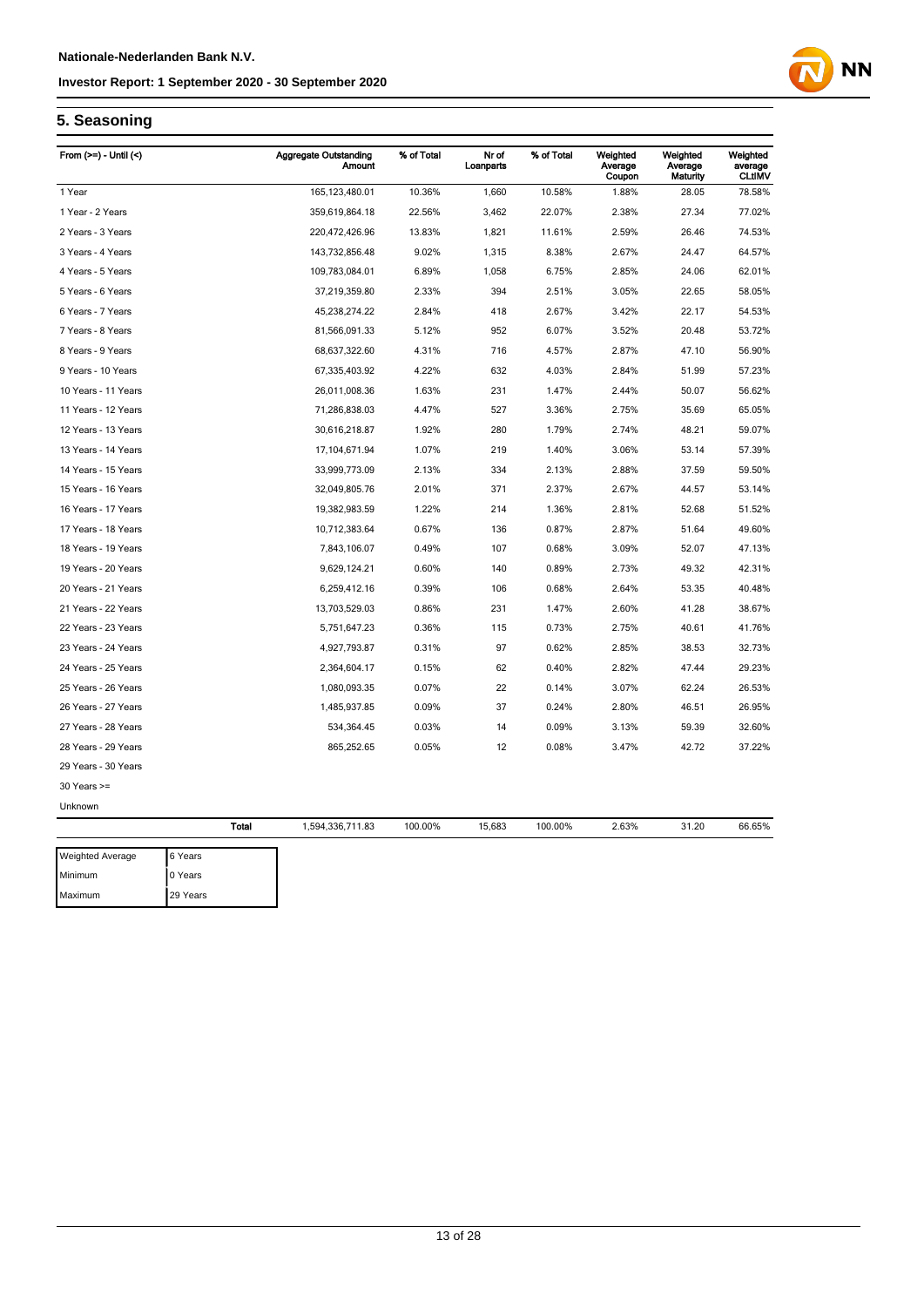# **6. Legal Maturity**

| From $(>=) -$ Until $($ |              | <b>Aggregate Outstanding</b><br><b>Amount</b> | % of Total | Nr of<br>Loanparts | % of Total | Weighted<br>Average<br>Coupon | Weighted<br>Average<br>Maturity | Weighted<br>average<br><b>CLtIMV</b> |
|-------------------------|--------------|-----------------------------------------------|------------|--------------------|------------|-------------------------------|---------------------------------|--------------------------------------|
| 2015 - 2020             |              |                                               |            |                    |            |                               |                                 |                                      |
| 2020 - 2025             |              | 8,559,623.53                                  | 0.54%      | 209                | 1.33%      | 2.91%                         | 2.61                            | 42.11%                               |
| 2025 - 2030             |              | 27,478,660.87                                 | 1.72%      | 513                | 3.27%      | 2.80%                         | 7.38                            | 46.34%                               |
| 2030 - 2035             |              | 87,866,429.65                                 | 5.51%      | 1,105              | 7.05%      | 3.07%                         | 12.06                           | 54.90%                               |
| 2035 - 2040             |              | 165,353,601.65                                | 10.37%     | 1,437              | 9.16%      | 2.84%                         | 16.98                           | 64.32%                               |
| 2040 - 2045             |              | 209, 113, 175.59                              | 13.12%     | 2,054              | 13.10%     | 3.07%                         | 22.20                           | 61.18%                               |
| 2045 - 2050             |              | 864,318,787.92                                | 54.21%     | 7,557              | 48.19%     | 2.43%                         | 27.64                           | 73.85%                               |
| 2050 - 2055             |              | 24,590,721.95                                 | 1.54%      | 305                | 1.94%      | 1.75%                         | 29.36                           | 77.66%                               |
| 2055 - 2060             |              |                                               |            |                    |            |                               |                                 |                                      |
| 2060 - 2065             |              |                                               |            |                    |            |                               |                                 |                                      |
| 2065 - 2070             |              |                                               |            |                    |            |                               |                                 |                                      |
| 2070 - 2075             |              |                                               |            |                    |            |                               |                                 |                                      |
| 2075 - 2080             |              |                                               |            |                    |            |                               |                                 |                                      |
| 2080 - 2085             |              |                                               |            |                    |            |                               |                                 |                                      |
| 2085 - 2090             |              |                                               |            |                    |            |                               |                                 |                                      |
| 2090 - 2095             |              |                                               |            |                    |            |                               |                                 |                                      |
| 2095 - 2100             |              | 207,055,710.67                                | 12.99%     | 2,503              | 15.96%     | 2.71%                         | 79.17                           | 51.37%                               |
| $2100 =$                |              |                                               |            |                    |            |                               |                                 |                                      |
| Unknown                 |              |                                               |            |                    |            |                               |                                 |                                      |
|                         | <b>Total</b> | 1,594,336,711.83                              | 100.00%    | 15,683             | 100.00%    | 2.63%                         | 31.20                           | 66.65%                               |

| <b>Weighted Average</b> | 2051 |
|-------------------------|------|
| Minimum                 | 2020 |
| Maximum                 | 2099 |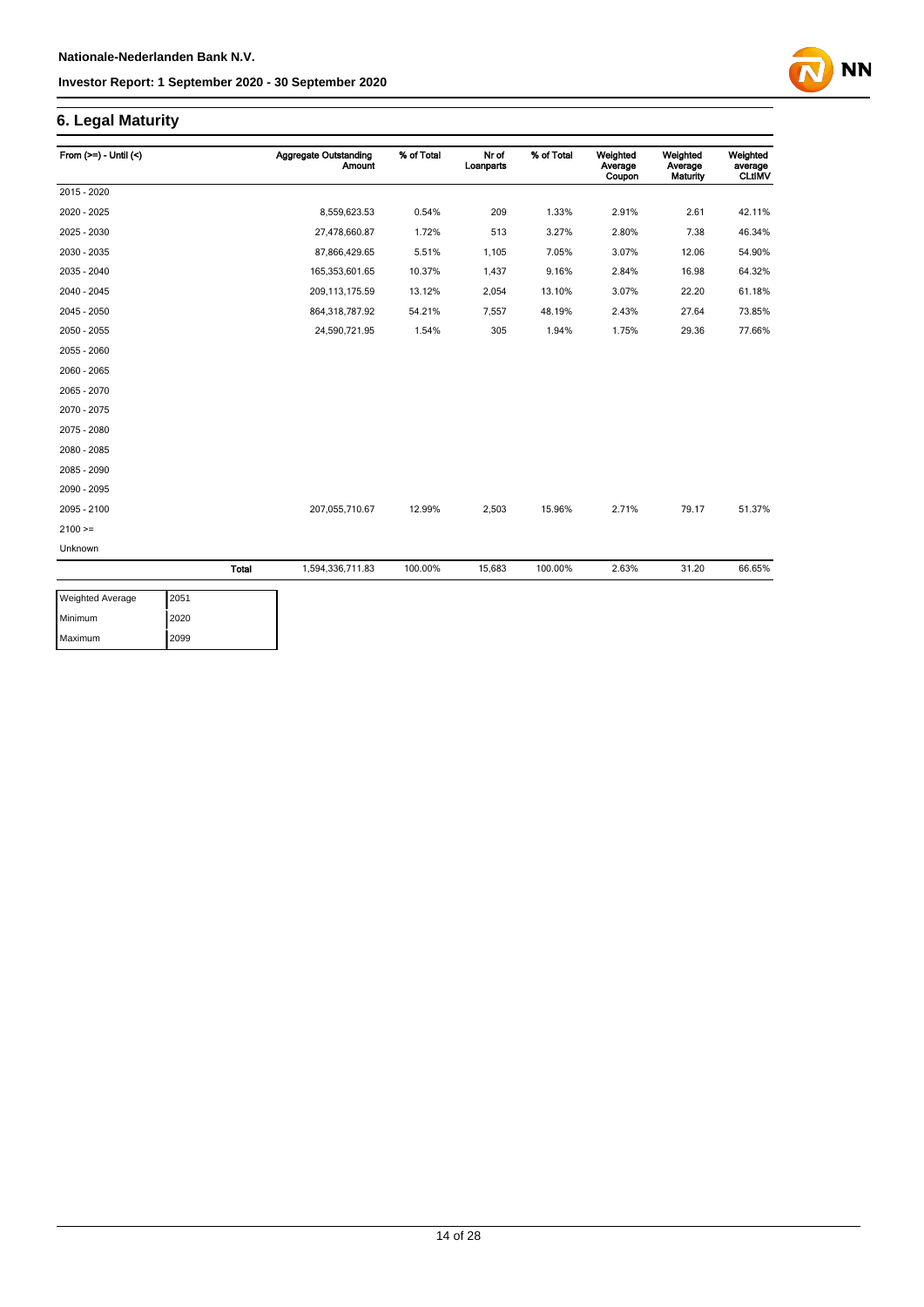# **7. Remaining Tenor**

Maximum 79 Years

| From $(>=) -$ Until $($ |              | <b>Aggregate Outstanding</b><br><b>Amount</b> | % of Total | Nr of<br>Loanparts | % of Total | Weighted<br>Average<br>Coupon | Weighted<br>Average<br>Maturity | Weighted<br>average<br><b>CLtIMV</b> |
|-------------------------|--------------|-----------------------------------------------|------------|--------------------|------------|-------------------------------|---------------------------------|--------------------------------------|
| < 0 Year                |              | 7,340.22                                      | 0.00%      | $\mathbf{1}$       | 0.01%      | 1.43%                         | $-0.08$                         | 84.68%                               |
| 0 Year - 1 Year         |              | 1,026,461.63                                  | 0.06%      | 35                 | 0.22%      | 3.09%                         | 0.46                            | 43.56%                               |
| 1 Year - 2 Years        |              | 1,894,496.31                                  | 0.12%      | 38                 | 0.24%      | 2.74%                         | 1.47                            | 41.24%                               |
| 2 Years - 3 Years       |              | 1,393,563.74                                  | 0.09%      | 41                 | 0.26%      | 2.98%                         | 2.51                            | 38.88%                               |
| 3 Years - 4 Years       |              | 2,944,230.17                                  | 0.18%      | 67                 | 0.43%      | 2.98%                         | 3.47                            | 42.99%                               |
| 4 Years - 5 Years       |              | 3,210,653.99                                  | 0.20%      | 77                 | 0.49%      | 2.88%                         | 4.42                            | 44.97%                               |
| 5 Years - 6 Years       |              | 2,770,101.00                                  | 0.17%      | 70                 | 0.45%      | 3.06%                         | 5.54                            | 43.51%                               |
| 6 Years - 7 Years       |              | 4,983,631.67                                  | 0.31%      | 92                 | 0.59%      | 2.79%                         | 6.47                            | 43.85%                               |
| 7 Years - 8 Years       |              | 5,988,938.52                                  | 0.38%      | 112                | 0.71%      | 2.87%                         | 7.47                            | 48.55%                               |
| 8 Years - 9 Years       |              | 9,176,518.70                                  | 0.58%      | 148                | 0.94%      | 2.73%                         | 8.46                            | 46.73%                               |
| 9 Years - 10 Years      |              | 8,574,161.98                                  | 0.54%      | 133                | 0.85%      | 2.74%                         | 9.47                            | 47.95%                               |
| 10 Years - 11 Years     |              | 17,684,448.72                                 | 1.11%      | 235                | 1.50%      | 2.92%                         | 10.48                           | 53.04%                               |
| 11 Years - 12 Years     |              | 17,364,747.58                                 | 1.09%      | 219                | 1.40%      | 3.08%                         | 11.41                           | 54.71%                               |
| 12 Years - 13 Years     |              | 17,603,259.24                                 | 1.10%      | 223                | 1.42%      | 3.45%                         | 12.47                           | 54.95%                               |
| 13 Years - 14 Years     |              | 22,365,259.50                                 | 1.40%      | 251                | 1.60%      | 3.04%                         | 13.49                           | 57.04%                               |
| 14 Years - 15 Years     |              | 29,002,681.82                                 | 1.82%      | 303                | 1.93%      | 2.86%                         | 14.52                           | 61.03%                               |
| 15 Years - 16 Years     |              | 35, 187, 156.10                               | 2.21%      | 323                | 2.06%      | 2.94%                         | 15.44                           | 61.01%                               |
| 16 Years - 17 Years     |              | 19,970,609.34                                 | 1.25%      | 205                | 1.31%      | 3.06%                         | 16.41                           | 61.30%                               |
| 17 Years - 18 Years     |              | 24,026,759.48                                 | 1.51%      | 213                | 1.36%      | 2.83%                         | 17.59                           | 62.81%                               |
| 18 Years - 19 Years     |              | 53,669,814.23                                 | 3.37%      | 400                | 2.55%      | 2.75%                         | 18.49                           | 68.73%                               |
| 19 Years - 20 Years     |              | 25,090,256.48                                 | 1.57%      | 234                | 1.49%      | 2.64%                         | 19.37                           | 66.57%                               |
| 20 Years - 21 Years     |              | 26,785,502.21                                 | 1.68%      | 230                | 1.47%      | 2.94%                         | 20.47                           | 65.88%                               |
| 21 Years - 22 Years     |              | 30,023,546.74                                 | 1.88%      | 287                | 1.83%      | 2.85%                         | 21.45                           | 65.25%                               |
| 22 Years - 23 Years     |              | 70,173,708.03                                 | 4.40%      | 768                | 4.90%      | 3.27%                         | 22.49                           | 57.35%                               |
| 23 Years - 24 Years     |              | 56,420,773.47                                 | 3.54%      | 507                | 3.23%      | 3.11%                         | 23.38                           | 60.10%                               |
| 24 Years - 25 Years     |              | 41,376,044.70                                 | 2.60%      | 394                | 2.51%      | 2.77%                         | 24.48                           | 64.24%                               |
| 25 Years - 26 Years     |              | 92, 133, 373.85                               | 5.78%      | 842                | 5.37%      | 2.73%                         | 25.60                           | 64.21%                               |
| 26 Years - 27 Years     |              | 137,679,694.36                                | 8.64%      | 1,166              | 7.43%      | 2.59%                         | 26.29                           | 66.96%                               |
| 27 Years - 28 Years     |              | 172,089,383.29                                | 10.79%     | 1,379              | 8.79%      | 2.56%                         | 27.60                           | 75.50%                               |
| 28 Years - 29 Years     |              | 274,005,846.44                                | 17.19%     | 2,428              | 15.48%     | 2.43%                         | 28.54                           | 77.17%                               |
| 29 Years - 30 Years     |              | 182,658,037.65                                | 11.46%     | 1,759              | 11.22%     | 1.90%                         | 29.12                           | 79.39%                               |
| $30$ Years $>=$         |              | 207,055,710.67                                | 12.99%     | 2,503              | 15.96%     | 2.71%                         | 79.17                           | 51.37%                               |
| Unknown                 |              |                                               |            |                    |            |                               |                                 |                                      |
|                         | <b>Total</b> | 1,594,336,711.83                              | 100.00%    | 15,683             | 100.00%    | 2.63%                         | 31.20                           | 66.65%                               |
|                         |              |                                               |            |                    |            |                               |                                 |                                      |
| Weighted Average        | 31 Years     |                                               |            |                    |            |                               |                                 |                                      |
| Minimum                 | 0 Years      |                                               |            |                    |            |                               |                                 |                                      |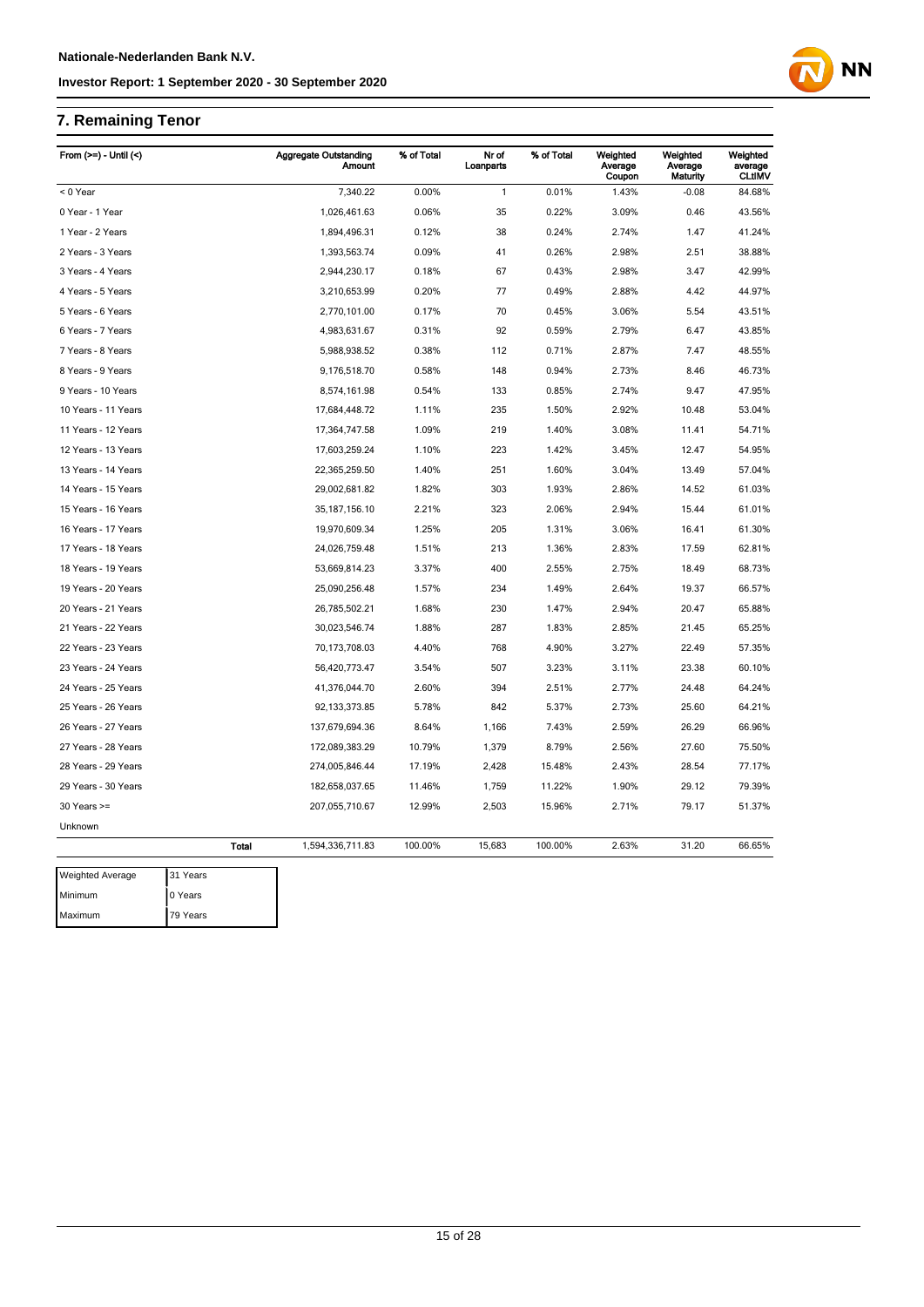# **8. Current Loan to Original Market Value**

| From $(>) -$ Until $(<=)$ |              | Aggregate Outstanding<br><b>Amount</b> | % of Total | Nr of Loans | % of Total | Weighted<br>Average<br>Coupon | Weighted<br>Average<br><b>Maturity</b> | Weighted<br>average<br><b>CLtIMV</b> |
|---------------------------|--------------|----------------------------------------|------------|-------------|------------|-------------------------------|----------------------------------------|--------------------------------------|
| <b>NHG</b>                |              | 410,402,081.69                         | 25.74%     | 2,388       | 34.87%     | 2.46%                         | 27.74                                  | 70.38%                               |
| $= 10%$                   |              | 272,471.79                             | 0.02%      | 6           | 0.09%      | 1.74%                         | 59.78                                  | 5.15%                                |
| 10% - 20%                 |              | 4,447,758.40                           | 0.28%      | 58          | 0.85%      | 2.52%                         | 49.71                                  | 12.52%                               |
| 20% - 30%                 |              | 13,567,009.02                          | 0.85%      | 143         | 2.09%      | 2.63%                         | 46.86                                  | 19.55%                               |
| 30% - 40%                 |              | 28,815,047.41                          | 1.81%      | 247         | 3.61%      | 2.70%                         | 44.92                                  | 26.66%                               |
| 40% - 50%                 |              | 51,290,128.71                          | 3.22%      | 319         | 4.66%      | 2.59%                         | 41.70                                  | 36.42%                               |
| 50% - 60%                 |              | 70,877,637.80                          | 4.45%      | 375         | 5.48%      | 2.77%                         | 39.49                                  | 44.47%                               |
| 60% - 70%                 |              | 134,888,791.42                         | 8.46%      | 560         | 8.18%      | 2.74%                         | 35.50                                  | 53.61%                               |
| 70% - 80%                 |              | 227,040,834.34                         | 14.24%     | 799         | 11.67%     | 2.71%                         | 32.80                                  | 62.21%                               |
| 80% - 90%                 |              | 318,766,910.94                         | 19.99%     | 982         | 14.34%     | 2.68%                         | 29.14                                  | 71.33%                               |
| 90% - 100%                |              | 333,968,040.31                         | 20.95%     | 971         | 14.18%     | 2.65%                         | 29.12                                  | 81.39%                               |
| 100% - 110%               |              |                                        |            |             |            |                               |                                        |                                      |
| 110% - 120%               |              |                                        |            |             |            |                               |                                        |                                      |
| 120% - 130%               |              |                                        |            |             |            |                               |                                        |                                      |
| 130% - 140%               |              |                                        |            |             |            |                               |                                        |                                      |
| 140% - 150%               |              |                                        |            |             |            |                               |                                        |                                      |
| $150\% >$                 |              |                                        |            |             |            |                               |                                        |                                      |
| Unknown                   |              |                                        |            |             |            |                               |                                        |                                      |
|                           | <b>Total</b> | 1,594,336,711.83                       | 100.00%    | 6,848       | 100.00%    | 2.63%                         | 31.20                                  | 66.65%                               |

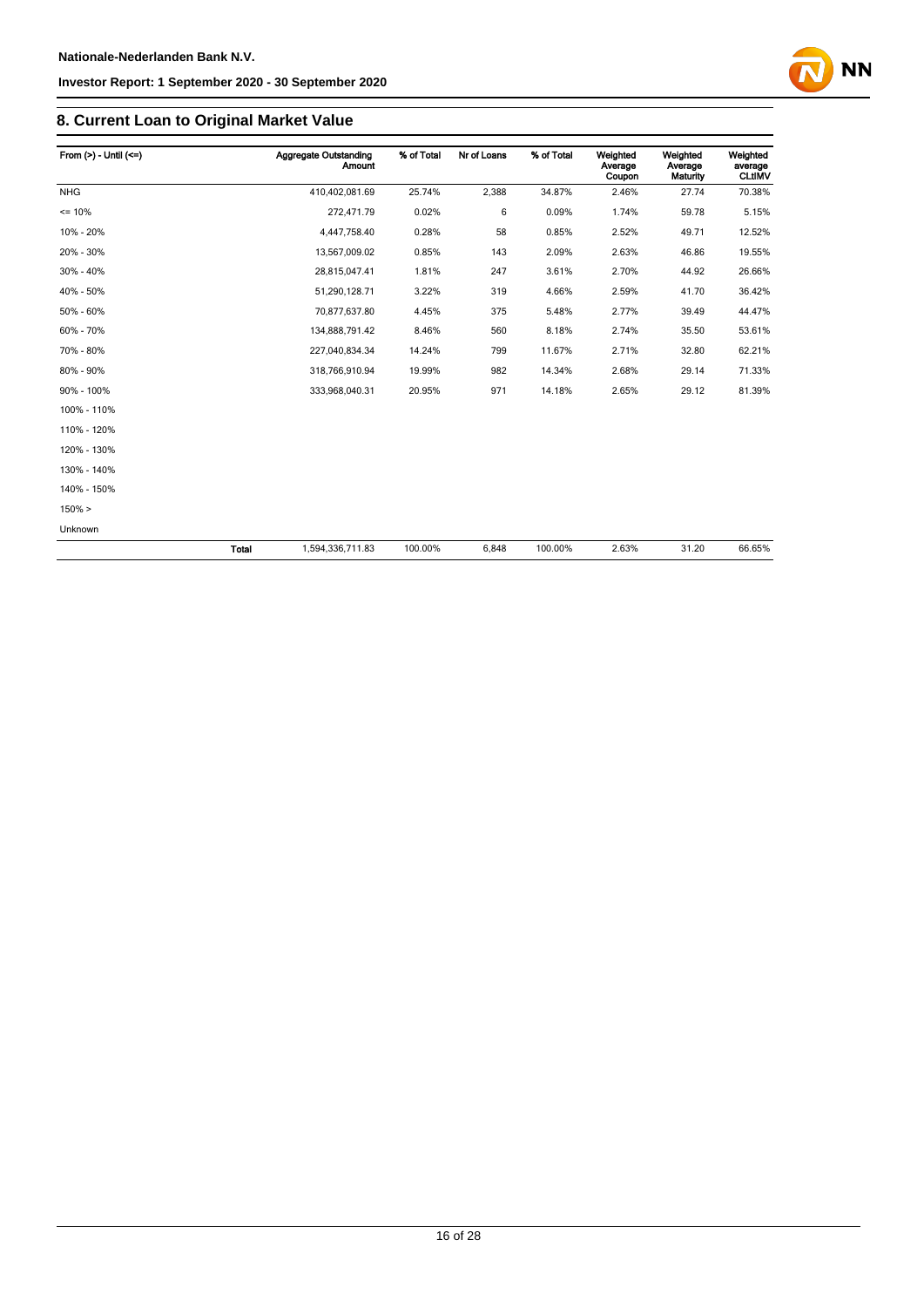# **9. Current Loan To Indexed Market Value**

| From $(>) -$ Until $(<=)$ |              | Aggregate Outstanding<br>Amount | % of Total | Nr of Loans | % of Total | Weighted<br>Average<br>Coupon | Weighted<br>Average<br><b>Maturity</b> | Weighted<br>average<br><b>CLtIMV</b> |
|---------------------------|--------------|---------------------------------|------------|-------------|------------|-------------------------------|----------------------------------------|--------------------------------------|
| <b>NHG</b>                |              | 410,402,081.69                  | 25.74%     | 2,388       | 34.87%     | 2.46%                         | 27.74                                  | 70.38%                               |
| $= 10%$                   |              | 2,004,402.48                    | 0.13%      | 30          | 0.44%      | 2.56%                         | 58.43                                  | 7.95%                                |
| 10% - 20%                 |              | 16,861,265.54                   | 1.06%      | 198         | 2.89%      | 2.54%                         | 53.28                                  | 15.87%                               |
| 20% - 30%                 |              | 36,045,944.28                   | 2.26%      | 307         | 4.48%      | 2.72%                         | 46.90                                  | 25.62%                               |
| 30% - 40%                 |              | 58,588,675.65                   | 3.67%      | 366         | 5.34%      | 2.75%                         | 39.83                                  | 35.80%                               |
| 40% - 50%                 |              | 107,308,909.29                  | 6.73%      | 502         | 7.33%      | 2.85%                         | 38.74                                  | 45.44%                               |
| 50% - 60%                 |              | 177,596,930.61                  | 11.14%     | 661         | 9.65%      | 2.78%                         | 35.14                                  | 55.57%                               |
| 60 % - 70 %               |              | 262,096,046.56                  | 16.44%     | 873         | 12.75%     | 2.75%                         | 30.82                                  | 65.17%                               |
| 70% - 80%                 |              | 258,100,279.55                  | 16.19%     | 793         | 11.58%     | 2.66%                         | 28.30                                  | 75.02%                               |
| 80% - 90%                 |              | 198,516,014.02                  | 12.45%     | 553         | 8.08%      | 2.61%                         | 28.39                                  | 84.23%                               |
| 90% - 100%                |              | 66,816,162.16                   | 4.19%      | 177         | 2.58%      | 2.24%                         | 28.40                                  | 92.34%                               |
| 100% - 110%               |              |                                 |            |             |            |                               |                                        |                                      |
| 110% - 120%               |              |                                 |            |             |            |                               |                                        |                                      |
| 120% - 130%               |              |                                 |            |             |            |                               |                                        |                                      |
| 130% - 140%               |              |                                 |            |             |            |                               |                                        |                                      |
| 140% - 150%               |              |                                 |            |             |            |                               |                                        |                                      |
| $150\% >$                 |              |                                 |            |             |            |                               |                                        |                                      |
| Unknown                   |              |                                 |            |             |            |                               |                                        |                                      |
|                           | <b>Total</b> | 1,594,336,711.83                | 100.00%    | 6,848       | 100.00%    | 2.63%                         | 31.20                                  | 66.65%                               |

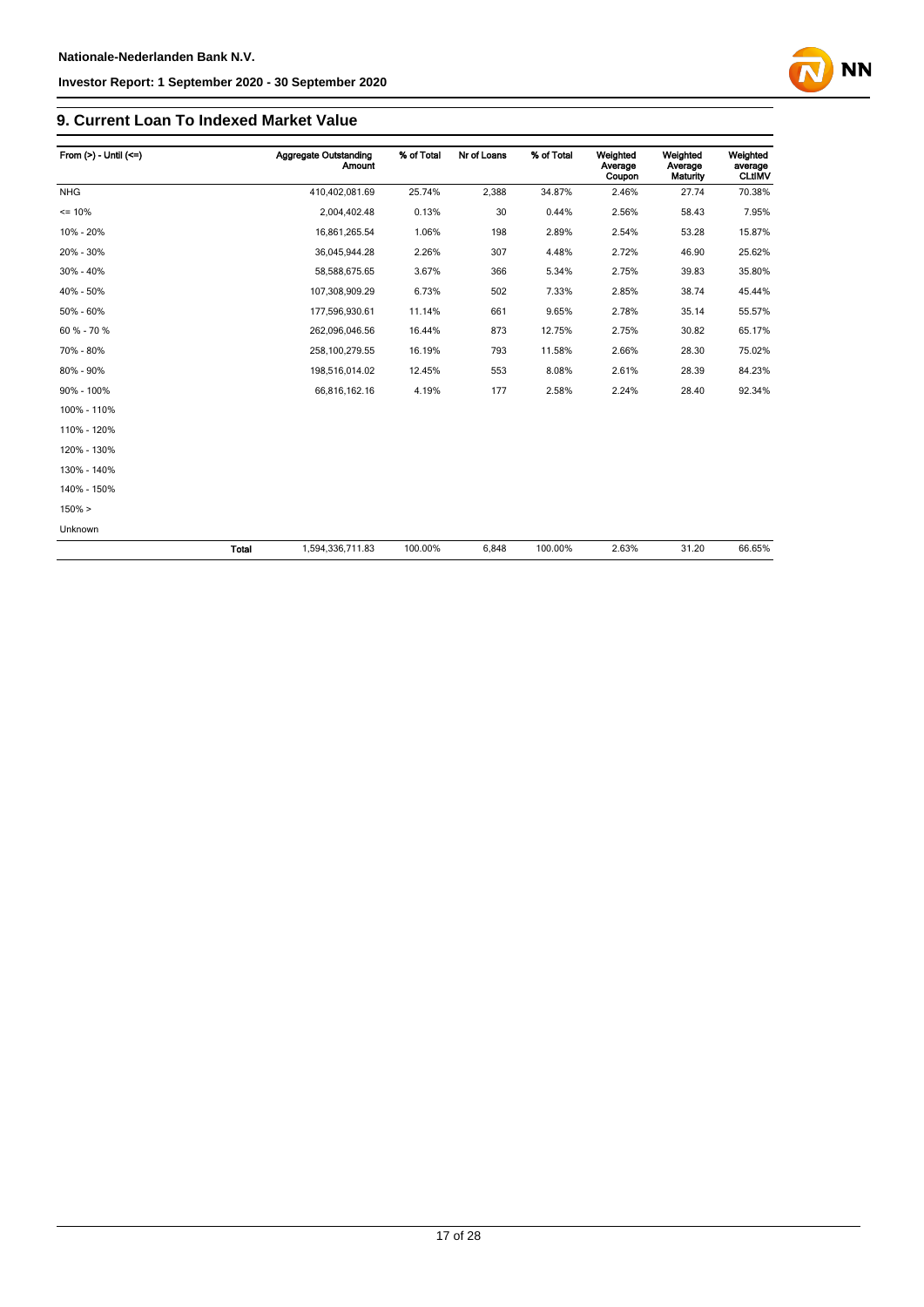

# **10. Loanpart Coupon (interest rate bucket)**

| From $(>)$ - Until $(<=)$ |              | Aggregate Outstanding | % of Total | Nr of     | % of Total | Weighted          | Weighted            | Weighted                 |
|---------------------------|--------------|-----------------------|------------|-----------|------------|-------------------|---------------------|--------------------------|
|                           |              | <b>Amount</b>         |            | Loanparts |            | Average<br>Coupon | Average<br>Maturity | average<br><b>CLtIMV</b> |
| $= 0.5%$                  |              |                       |            |           |            |                   |                     |                          |
| $0.5\% - 1.0\%$           |              |                       |            |           |            |                   |                     |                          |
| $1.0\% - 1.5\%$           |              | 56.722.352.44         | 3.56%      | 716       | 4.57%      | 1.37%             | 33.86               | 60.37%                   |
| $1.5\% - 2.0\%$           |              | 249,896,954.17        | 15.67%     | 2,666     | 17.00%     | 1.77%             | 31.26               | 71.62%                   |
| $2.0\% - 2.5\%$           |              | 406,314,297.68        | 25.48%     | 4,121     | 26.28%     | 2.27%             | 31.25               | 68.98%                   |
| $2.5\% - 3.0\%$           |              | 582,658,875.11        | 36.55%     | 5,073     | 32.35%     | 2.76%             | 31.18               | 67.17%                   |
| $3.0\% - 3.5\%$           |              | 149,756,932.45        | 9.39%      | 1.403     | 8.95%      | 3.19%             | 33.42               | 63.48%                   |
| $3.5\% - 4.0\%$           |              | 42,506,942.72         | 2.67%      | 424       | 2.70%      | 3.74%             | 32.19               | 57.86%                   |
| $4.0\% - 4.5\%$           |              | 46.400.325.62         | 2.91%      | 504       | 3.21%      | 4.19%             | 27.12               | 54.56%                   |
| $4.5\% - 5.0\%$           |              | 30.809.751.43         | 1.93%      | 394       | 2.51%      | 4.78%             | 25.46               | 56.25%                   |
| $5.0\% - 5.5\%$           |              | 20.417.699.47         | 1.28%      | 246       | 1.57%      | 5.26%             | 23.62               | 54.56%                   |
| $5.5\% - 6.0\%$           |              | 5,971,980.14          | 0.37%      | 88        | 0.56%      | 5.72%             | 25.47               | 49.42%                   |
| $6.0\% - 6.5\%$           |              | 2.633.040.68          | 0.17%      | 41        | 0.26%      | 6.24%             | 32.37               | 51.98%                   |
| $6.5\% - 7.0\%$           |              | 226.232.25            | 0.01%      | 6         | 0.04%      | 6.75%             | 27.53               | 29.16%                   |
| $7.0\% >$                 |              | 21.327.67             | 0.00%      | 1         | 0.01%      | 7.30%             | 79.17               | 11.38%                   |
| Unknown                   |              |                       |            |           |            |                   |                     |                          |
|                           | <b>Total</b> | 1,594,336,711.83      | 100.00%    | 15.683    | 100.00%    | 2.63%             | 31.20               | 66.65%                   |

| <b>Weighted Average</b> | 2.6% |
|-------------------------|------|
| Minimum                 | 1.1% |
| Maximum                 | 7.3% |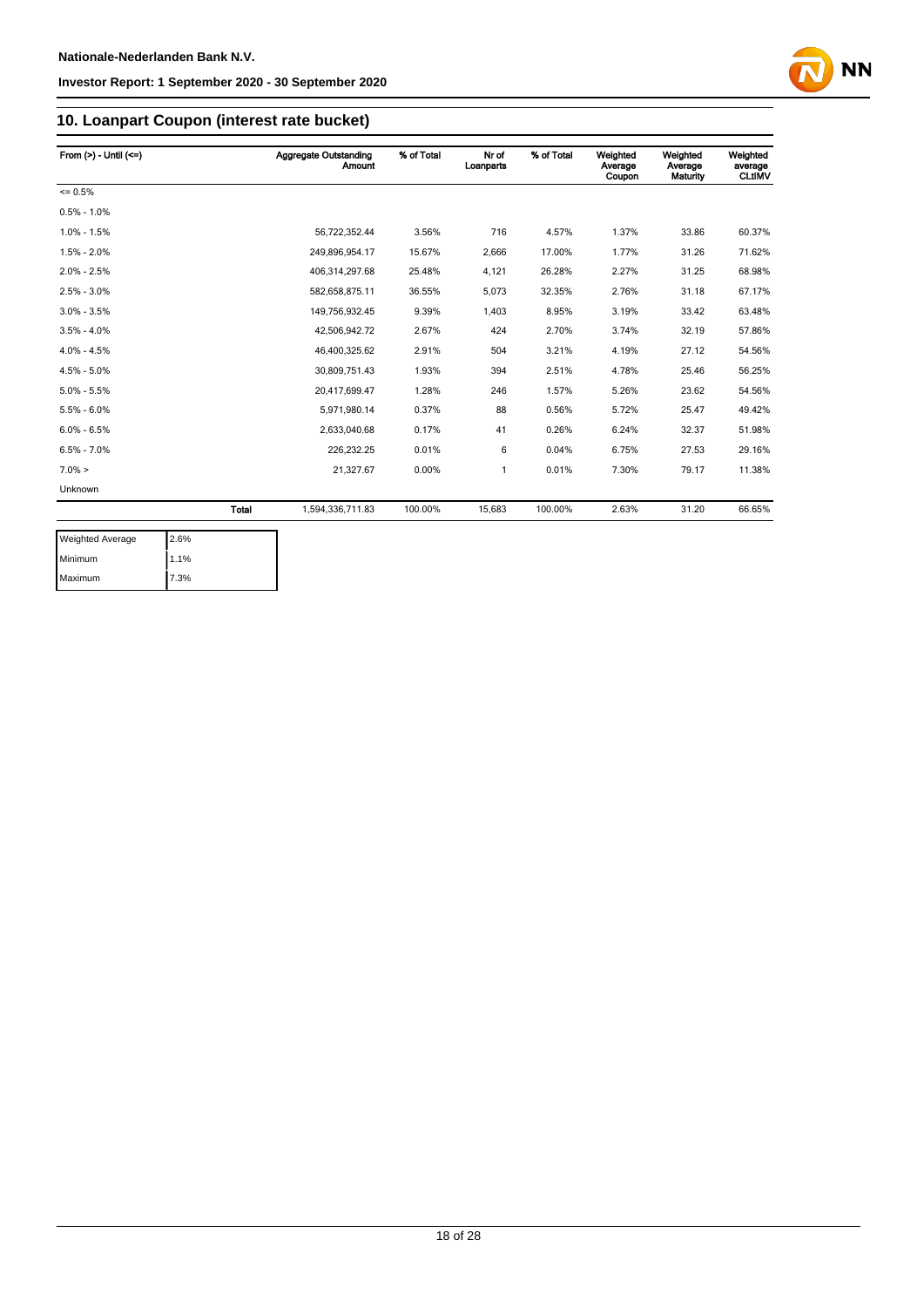### **11. Remaining Interest Rate Fixed Period**

| From $(>=)$ - Until $($     | <b>Aggregate Outstanding</b><br><b>Amount</b> | % of Total | Nr of<br>Loanparts | % of Total | Weighted<br>Average<br>Coupon | Weighted<br>Average<br>Maturity | Weighted<br>average<br><b>CLtIMV</b> |
|-----------------------------|-----------------------------------------------|------------|--------------------|------------|-------------------------------|---------------------------------|--------------------------------------|
| $<$ 1 year(s)               | 77,527,209.10                                 | 4.86%      | 1,002              | 6.39%      | 2.22%                         | 38.39                           | 55.22%                               |
| 1 year(s) - $2$ year(s)     | 30,810,443.26                                 | 1.93%      | 384                | 2.45%      | 2.98%                         | 41.01                           | 54.22%                               |
| $2$ year(s) - $3$ year(s)   | 47,451,835.37                                 | 2.98%      | 621                | 3.96%      | 3.78%                         | 27.05                           | 53.47%                               |
| $3$ year(s) - 4 year(s)     | 41,387,870.31                                 | 2.60%      | 478                | 3.05%      | 3.57%                         | 28.64                           | 53.27%                               |
| 4 year(s) - 5 year(s)       | 35, 189, 077.85                               | 2.21%      | 437                | 2.79%      | 2.93%                         | 37.57                           | 53.44%                               |
| $5$ year(s) - $6$ year(s)   | 48,180,313.99                                 | 3.02%      | 571                | 3.64%      | 2.88%                         | 36.73                           | 57.48%                               |
| $6$ year(s) - 7 year(s)     | 68,951,577.67                                 | 4.32%      | 782                | 4.99%      | 2.66%                         | 40.08                           | 57.66%                               |
| $7$ year(s) - 8 year(s)     | 93,541,106.70                                 | 5.87%      | 901                | 5.75%      | 2.41%                         | 31.64                           | 66.17%                               |
| $8$ year(s) - $9$ year(s)   | 159,620,259.95                                | 10.01%     | 1,474              | 9.40%      | 2.15%                         | 29.56                           | 72.38%                               |
| $9$ year(s) - 10 year(s)    | 99,431,599.88                                 | 6.24%      | 920                | 5.87%      | 1.95%                         | 32.81                           | 68.17%                               |
| 10 year(s) - 11 year(s)     | 32,270,296.10                                 | 2.02%      | 351                | 2.24%      | 3.10%                         | 29.13                           | 58.09%                               |
| 11 year(s) - $12$ year(s)   | 42,100,597.46                                 | 2.64%      | 461                | 2.94%      | 2.88%                         | 34.19                           | 58.46%                               |
| 12 year(s) - 13 year(s)     | 21,093,513.61                                 | 1.32%      | 250                | 1.59%      | 3.68%                         | 25.47                           | 59.74%                               |
| 13 year(s) - $14$ year(s)   | 29,309,701.35                                 | 1.84%      | 293                | 1.87%      | 2.76%                         | 24.51                           | 68.95%                               |
| 14 year(s) - $15$ year(s)   | 29,226,338.93                                 | 1.83%      | 297                | 1.89%      | 2.71%                         | 29.52                           | 62.40%                               |
| 15 year(s) - $16$ year(s)   | 77,866,151.51                                 | 4.88%      | 668                | 4.26%      | 3.03%                         | 26.90                           | 62.32%                               |
| 16 year(s) - $17$ year(s)   | 117,454,607.06                                | 7.37%      | 1,002              | 6.39%      | 2.87%                         | 30.10                           | 64.41%                               |
| 17 year(s) - $18$ year(s)   | 156,314,152.26                                | 9.80%      | 1,242              | 7.92%      | 2.78%                         | 28.88                           | 73.92%                               |
| 18 year(s) - 19 year(s)     | 222,366,665.14                                | 13.95%     | 1,999              | 12.75%     | 2.61%                         | 29.37                           | 75.18%                               |
| 19 year(s) - $20$ year(s)   | 139,004,137.94                                | 8.72%      | 1,311              | 8.36%      | 2.12%                         | 31.38                           | 74.72%                               |
| $20$ year(s) - 21 year(s)   | 11,381.46                                     | 0.00%      | 1                  | 0.01%      | 2.85%                         | 20.33                           | 65.02%                               |
| 21 year(s) - 22 year(s)     |                                               |            |                    |            |                               |                                 |                                      |
| $22$ year(s) - $23$ year(s) | 346,933.67                                    | 0.02%      | 4                  | 0.03%      | 2.65%                         | 22.75                           | 60.18%                               |
| $23$ year(s) - $24$ year(s) | 605,104.70                                    | 0.04%      | 5                  | 0.03%      | 3.84%                         | 23.64                           | 72.31%                               |
| 24 year(s) - 25 year(s)     |                                               |            |                    |            |                               |                                 |                                      |
| $25$ year(s) - $26$ year(s) | 1,377,287.60                                  | 0.09%      | 9                  | 0.06%      | 2.95%                         | 25.70                           | 60.86%                               |
| 26 year(s) - 27 year(s)     | 1,798,255.17                                  | 0.11%      | 18                 | 0.11%      | 3.06%                         | 26.35                           | 60.76%                               |
| 27 year(s) - 28 year(s)     | 4,172,659.04                                  | 0.26%      | 20                 | 0.13%      | 2.96%                         | 27.58                           | 76.81%                               |
| $28$ year(s) - $29$ year(s) | 12,234,457.48                                 | 0.77%      | 120                | 0.77%      | 2.72%                         | 28.51                           | 80.99%                               |
| 29 year(s) - 30 year(s)     | 4,693,177.27                                  | 0.29%      | 62                 | 0.40%      | 2.47%                         | 27.75                           | 72.18%                               |
| $30$ year(s) >=             |                                               |            |                    |            |                               |                                 |                                      |

**NN** 

| <b>Weighted Average</b> | 12 year(s) |
|-------------------------|------------|
| Minimum                 | year(s)    |
| Maximum                 | 30 year(s) |

Total 1,594,336,711.83 100.00% 15,683 100.00% 2.63% 31.20 66.65%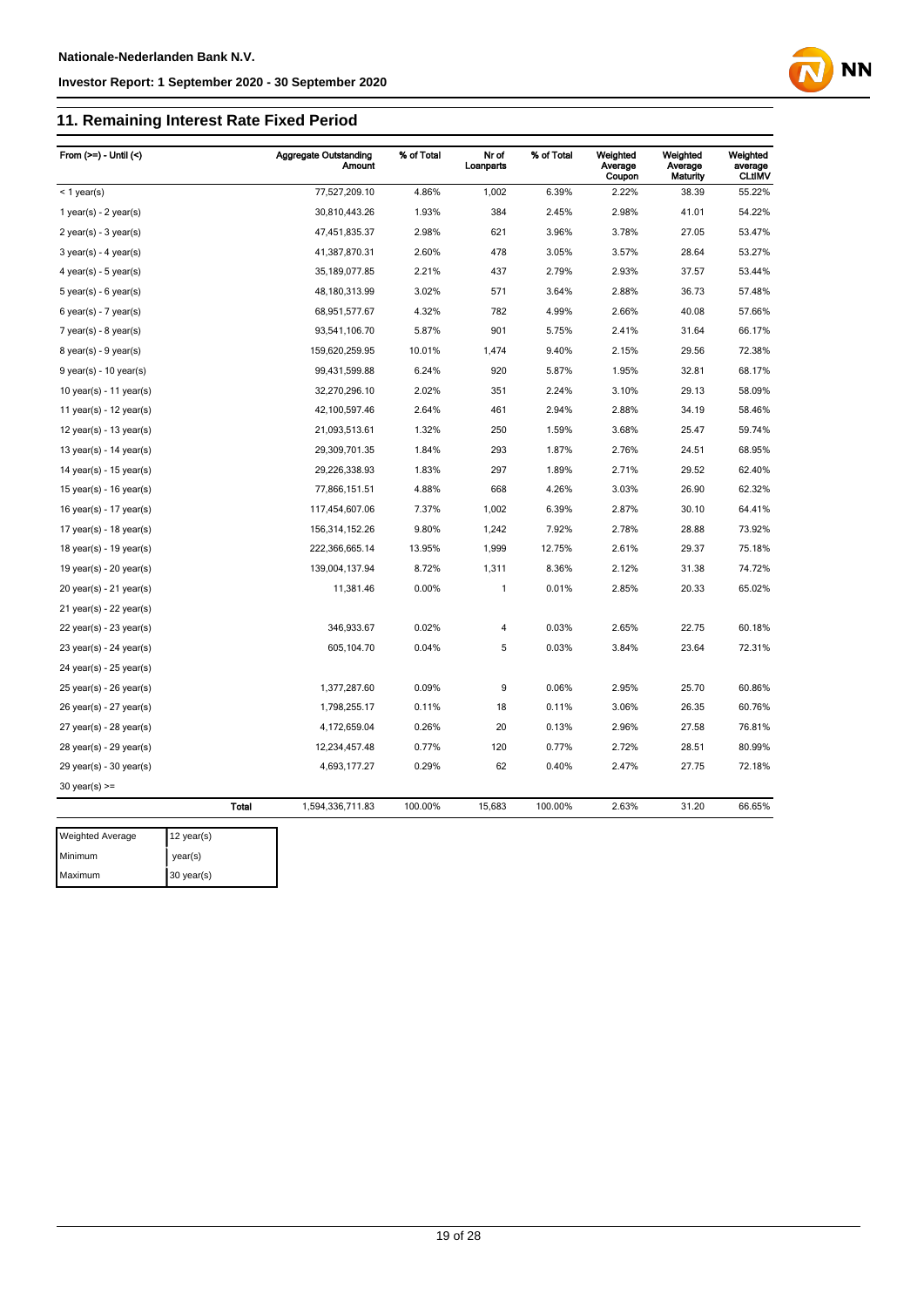# **12. Interest Payment Type**

|          |              | <b>Aggregate Outstanding</b><br>Amount | % of Total | Nr of<br>Loanparts | % of Total | Weighted<br>Average<br>Coupon | Weighted<br>Average<br>Maturity | Weighted<br>average<br><b>CLtIMV</b> |
|----------|--------------|----------------------------------------|------------|--------------------|------------|-------------------------------|---------------------------------|--------------------------------------|
| Fixed    |              | 1,587,205,227.07                       | 99.55%     | 15.502             | 98.85%     | 2.63%                         | 31.20                           | 66.68%                               |
| Floating |              | 7.131.484.76                           | 0.45%      | 181                | 1.15%      | .58%                          | 30.24                           | 60.00%                               |
| Unknown  |              |                                        |            |                    |            |                               |                                 |                                      |
|          | <b>Total</b> | 1.594.336.711.83                       | 100.00%    | 15.683             | 100.00%    | 2.63%                         | 31.20                           | 66.65%                               |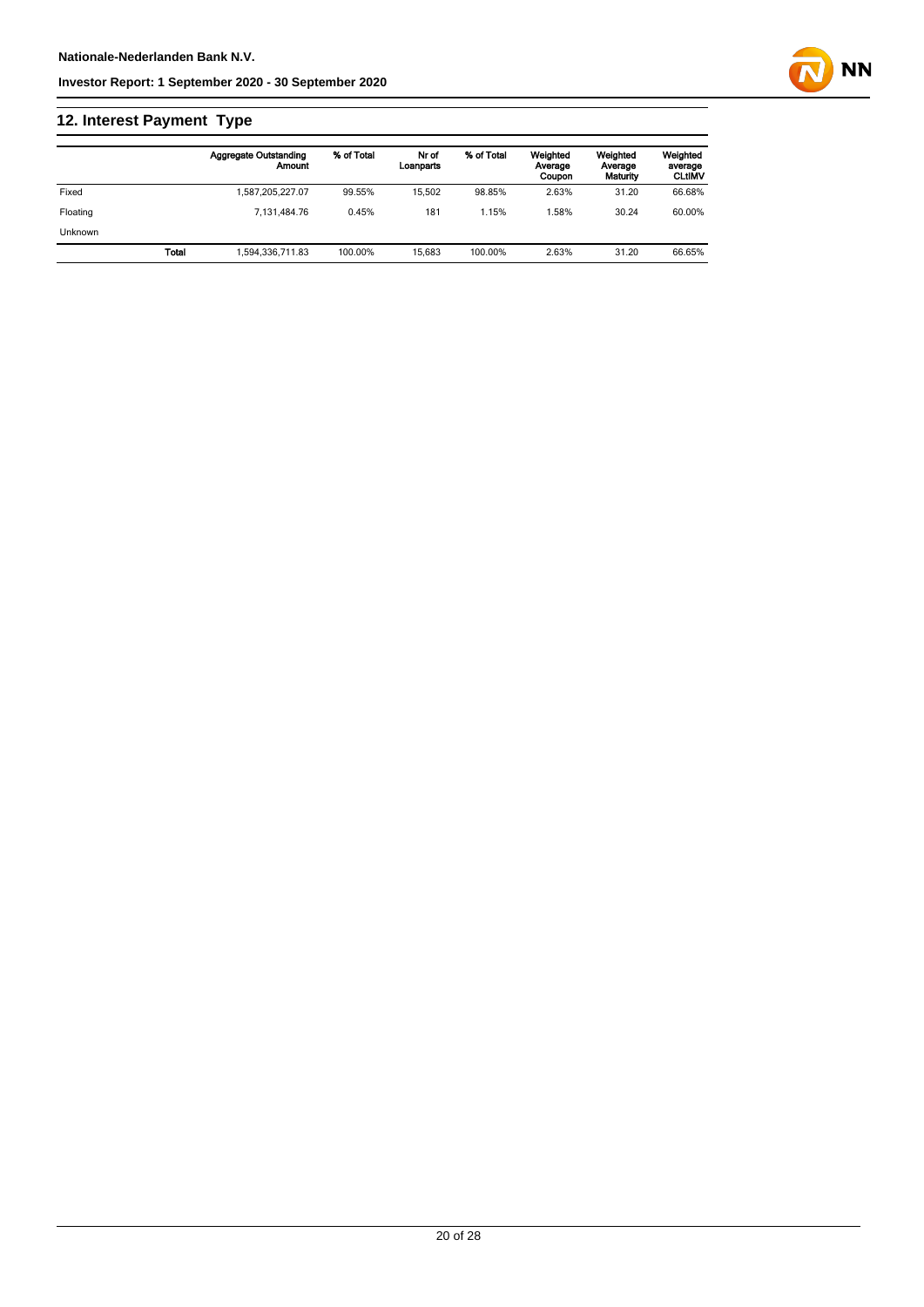

# **13. Property Description**

| <b>Description</b> |              | <b>Aggregate Outstanding</b><br>Amount | % of Total | Nr of<br><b>Borrowers</b> | % of Total | Weighted<br>Average<br>Coupon | Weighted<br>Average<br>Maturity | Weighted<br>average<br><b>CLtIMV</b> |
|--------------------|--------------|----------------------------------------|------------|---------------------------|------------|-------------------------------|---------------------------------|--------------------------------------|
| Flat / Apartment   |              | 175, 103, 789.87                       | 10.98%     | 932                       | 13.61%     | 2.37%                         | 31.60                           | 67.15%                               |
| House              |              | 1.409.252.644.88                       | 88.39%     | 5.877                     | 85.82%     | 2.66%                         | 31.11                           | 66.63%                               |
| Shop/House         |              | 9.980.277.08                           | 0.63%      | 39                        | 0.57%      | 2.65%                         | 36.00                           | 60.57%                               |
|                    | <b>Total</b> | 1,594,336,711.83                       | 100.00%    | 6.848                     | 100.00%    | 2.63%                         | 31.20                           | 66.65%                               |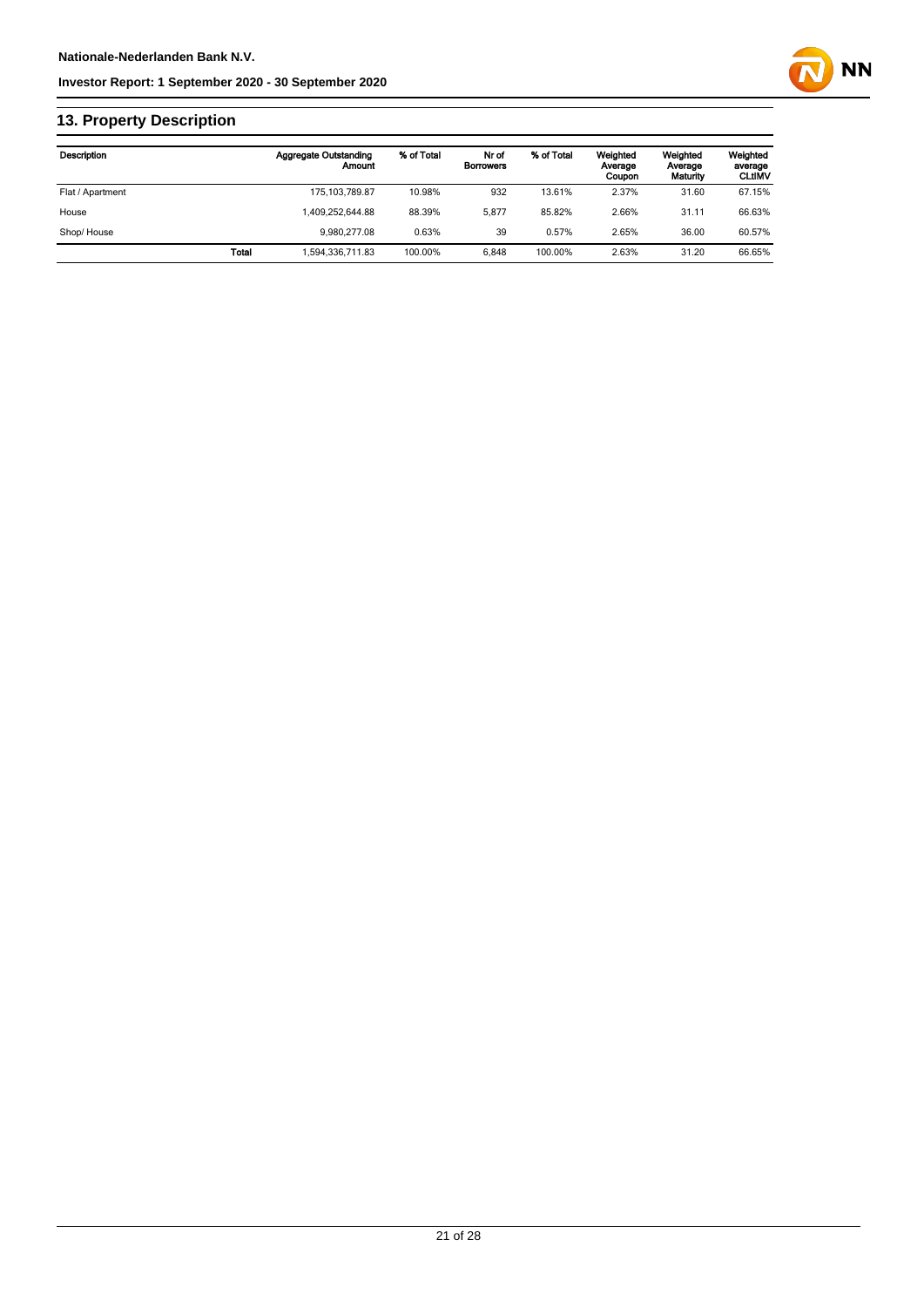

# **14. Geographical Distribution (by province)**

| Province      |              | <b>Aggregate Outstanding</b><br>Amount | % of Total | Nr of<br><b>Borrowers</b> | % of Total | Weighted<br>Average<br>Coupon | Weighted<br>Average<br>Maturity | Weighted<br>average<br><b>CLtIMV</b> |
|---------------|--------------|----------------------------------------|------------|---------------------------|------------|-------------------------------|---------------------------------|--------------------------------------|
| Drenthe       |              | 35,508,322.75                          | 2.23%      | 175                       | 2.56%      | 2.55%                         | 30.04                           | 71.09%                               |
| Utrecht       |              | 130,505,374.24                         | 8.19%      | 491                       | 7.17%      | 2.64%                         | 31.26                           | 64.10%                               |
| Zeeland       |              | 32,690,911.08                          | 2.05%      | 168                       | 2.45%      | 2.72%                         | 32.12                           | 67.38%                               |
| Zuid-Holland  |              | 439,211,917.73                         | 27.55%     | 1,881                     | 27.47%     | 2.64%                         | 30.57                           | 65.40%                               |
| Flevoland     |              | 48,470,558.19                          | 3.04%      | 223                       | 3.26%      | 2.52%                         | 29.74                           | 69.58%                               |
| Friesland     |              | 36,885,560.53                          | 2.31%      | 186                       | 2.72%      | 2.61%                         | 32.56                           | 72.43%                               |
| Gelderland    |              | 182,495,024.08                         | 11.45%     | 767                       | 11.20%     | 2.65%                         | 30.41                           | 68.81%                               |
| Groningen     |              | 40,094,348.21                          | 2.51%      | 210                       | 3.07%      | 2.44%                         | 32.10                           | 71.08%                               |
| Limburg       |              | 62,249,150.74                          | 3.90%      | 335                       | 4.89%      | 2.59%                         | 31.14                           | 68.91%                               |
| Noord-Brabant |              | 237,244,154.30                         | 14.88%     | 1,003                     | 14.65%     | 2.66%                         | 30.58                           | 68.04%                               |
| Noord-Holland |              | 258,384,723.70                         | 16.21%     | 975                       | 14.24%     | 2.63%                         | 32.98                           | 62.61%                               |
| Overijssel    |              | 90,381,865.95                          | 5.67%      | 433                       | 6.32%      | 2.57%                         | 32.26                           | 70.45%                               |
| Unspecified   |              | 214,800.33                             | 0.01%      | $\mathbf{1}$              | 0.01%      | 2.33%                         | 28.00                           | 85.05%                               |
|               | <b>Total</b> | 1,594,336,711.83                       | 100.00%    | 6,848                     | 100.00%    | 2.63%                         | 31.20                           | 66.65%                               |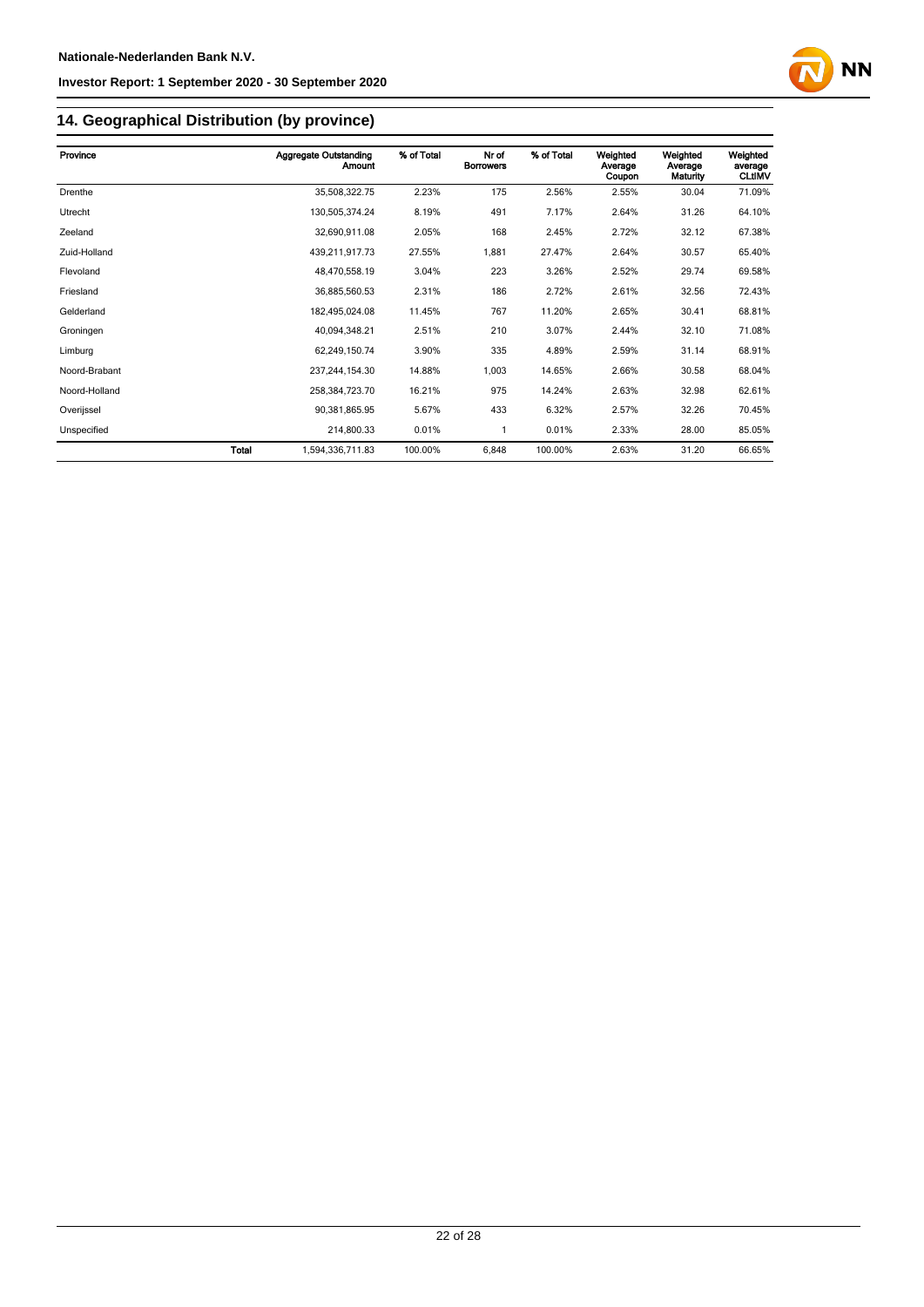

# **15. Occupancy**

| Description    |       | <b>Aggregate Outstanding</b><br>Amount | % of Total | Nr of<br><b>Borrowers</b> | % of Total | Weighted<br>Average<br>Coupon | Weighted<br>Average<br>Maturity | Weighted<br>average<br><b>CLtIMV</b> |
|----------------|-------|----------------------------------------|------------|---------------------------|------------|-------------------------------|---------------------------------|--------------------------------------|
| Owner Occupied |       | 1,594,336,711.83                       | 100.00%    | 6,848                     | 100.00%    | 2.63%                         | 31.20                           | 66.65%                               |
| Buy-to-let     |       |                                        |            |                           |            |                               |                                 |                                      |
| Unknown        |       |                                        |            |                           |            |                               |                                 |                                      |
|                | Total | 1,594,336,711.83                       | 100.00%    | 6.848                     | 100.00%    | 2.63%                         | 31.20                           | 66.65%                               |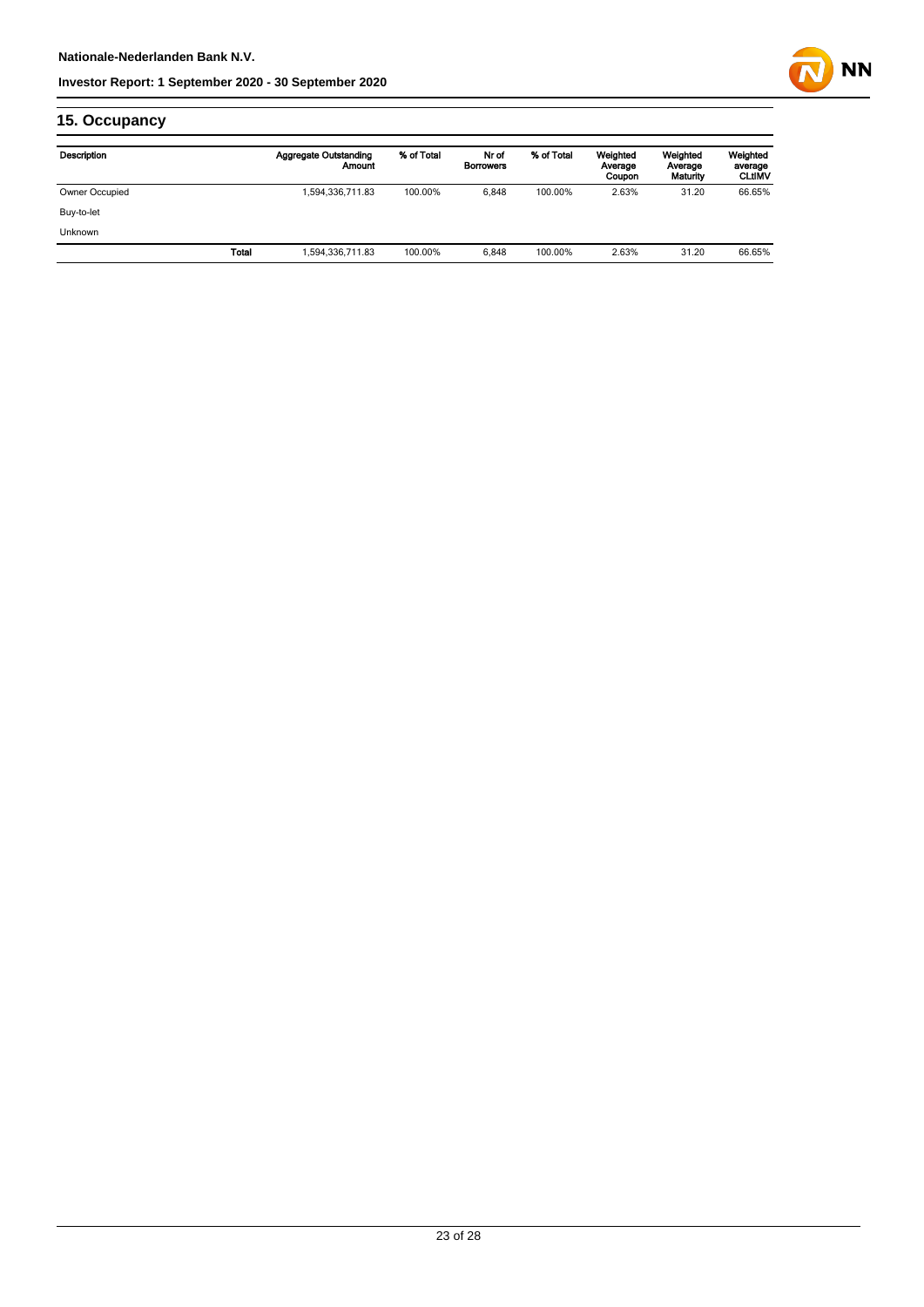

# **16. Loanpart Payment Frequency**

| Description | <b>Aggregate Outstanding</b><br><b>Amount</b> | % of Total | Nr of<br>Loanparts | % of Total | Weighted<br>Average<br>Coupon | Weighted<br>Average<br>Maturity | Weighted<br>average<br><b>CLUMV</b> |
|-------------|-----------------------------------------------|------------|--------------------|------------|-------------------------------|---------------------------------|-------------------------------------|
| Half-yearly |                                               |            |                    |            |                               |                                 |                                     |
| Yearly      |                                               |            |                    |            |                               |                                 |                                     |
| Quarterly   |                                               |            |                    |            |                               |                                 |                                     |
| Monthly     | 1,594,336,711.83                              | 100.00%    | 15.683             | 100.00%    | 2.63%                         | 31.20                           | 66.65%                              |
| Unknown     |                                               |            |                    |            |                               |                                 |                                     |
| Total       | 1,594,336,711.83                              | 100.00%    | 15,683             | 100.00%    | 2.63%                         | 31.20                           | 66.65%                              |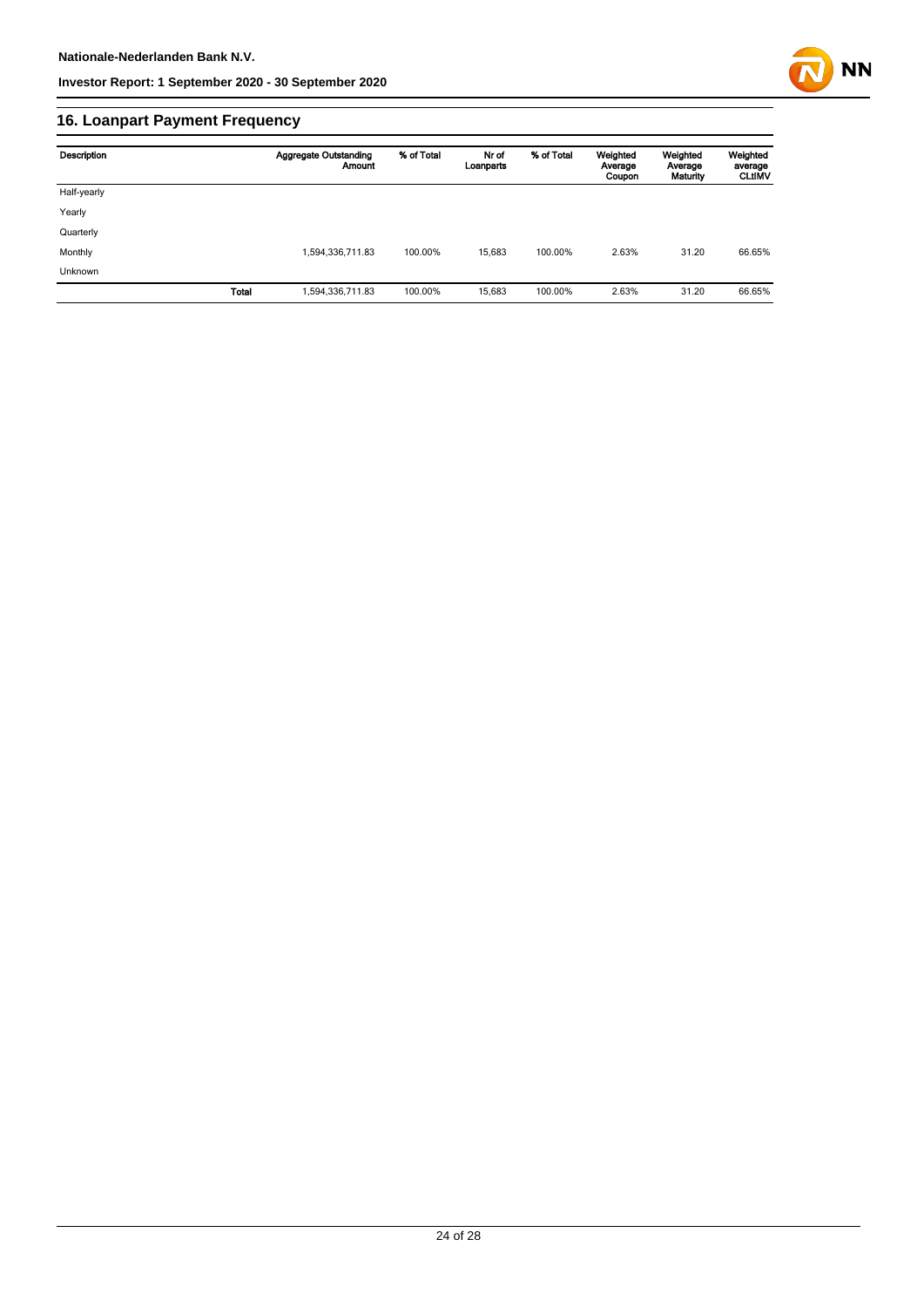

|                      |       | Aggregate Outstanding<br>Amount | % of Total | Nr of Loans | % of Total | Weighted<br>Average<br>Coupon | Weighted<br>Average<br>Maturity | Weighted<br>average<br><b>CLtIMV</b> |
|----------------------|-------|---------------------------------|------------|-------------|------------|-------------------------------|---------------------------------|--------------------------------------|
| <b>NHG Guarantee</b> |       | 410,402,081.69                  | 25.74%     | 2.388       | 34.87%     | 2.46%                         | 27.74                           | 70.38%                               |
| Non-NHG Guarantee    |       | 1.183.934.630.14                | 74.26%     | 4.460       | 65.13%     | 2.69%                         | 32.40                           | 65.36%                               |
| <b>Unknown</b>       |       |                                 |            |             |            |                               |                                 |                                      |
|                      | Total | 1,594,336,711.83                | 100.00%    | 6.848       | 100.00%    | 2.63%                         | 31.20                           | 66.65%                               |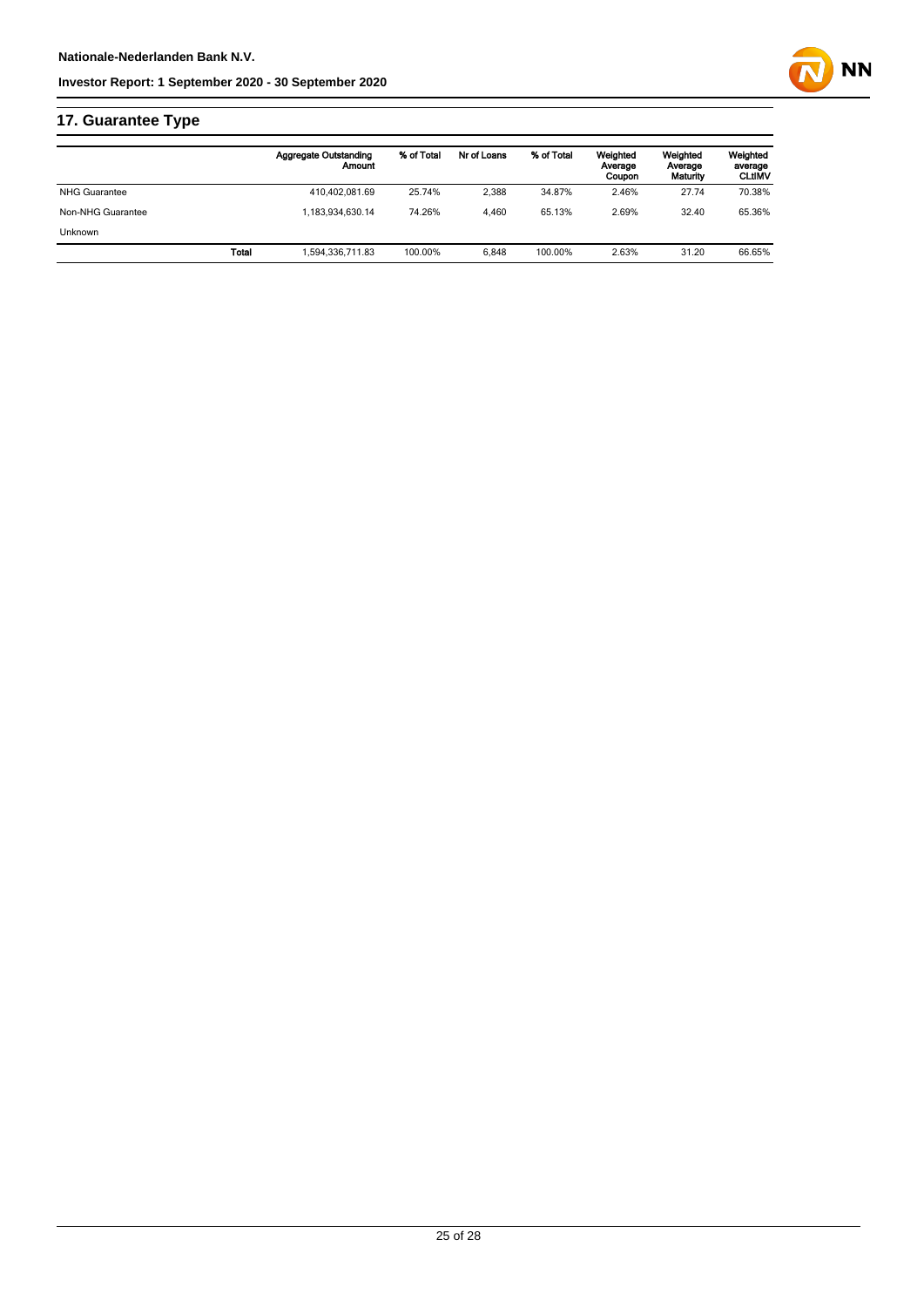# **Glossary**



| Term                                                | <b>Definition / Calculation</b>                                                                                                                                                                                                                                                                                                                                                                                                                                                                                                                                                                                                                                                                                                                             |
|-----------------------------------------------------|-------------------------------------------------------------------------------------------------------------------------------------------------------------------------------------------------------------------------------------------------------------------------------------------------------------------------------------------------------------------------------------------------------------------------------------------------------------------------------------------------------------------------------------------------------------------------------------------------------------------------------------------------------------------------------------------------------------------------------------------------------------|
| Α                                                   | Min (a, b), where (a) is the sum of the Adjusted Current Balances and (b) is the sum of the Asset Percentage of Current Balance -/-<br>a (alfa) of all Mortgage Receivables;                                                                                                                                                                                                                                                                                                                                                                                                                                                                                                                                                                                |
| <b>ACT</b>                                          | Asset Cover Test;                                                                                                                                                                                                                                                                                                                                                                                                                                                                                                                                                                                                                                                                                                                                           |
| <b>Adjusted Current Balance</b>                     | The "Adjusted Current Balance" of a Mortgage Receivable is the lower of: (i) the Current Balance of such Mortgage Receivable<br>minus a (alfa); and (ii) the LTV Cut-Off Percentage of the Indexed Valuation relating to such Mortgage Receivable, minus ß (bèta);                                                                                                                                                                                                                                                                                                                                                                                                                                                                                          |
| Asset Percentage                                    | 88.5% or such other percentage figure as is determined from time to time in accordance with the Asset Monitoring Agreement;                                                                                                                                                                                                                                                                                                                                                                                                                                                                                                                                                                                                                                 |
| Assumed Mortgage Interest Rate                      | The expected mortgage interest rate to be offered by the Servicer (acting on behalf of the CBC) in relation to Mortgage Loans<br>which have an interest rate reset, which interest rate will be notified by the Servicer to the CBC and the Rating Agency from time to<br>time;                                                                                                                                                                                                                                                                                                                                                                                                                                                                             |
| Available Liquidity Buffer                          | means available liquid assets on reserved accounts of the CBC, plus interest payments and principal repayments from the<br>underlying assets (including derivatives) to which the CBC is contractually entitled for the following six (6) months period                                                                                                                                                                                                                                                                                                                                                                                                                                                                                                     |
| в                                                   | means the aggregate amount of all Principal Receipts on the Mortgage Receivables up to the end of the immediately preceding<br>calendar month which have not been applied in accordance with the Trust Deed;                                                                                                                                                                                                                                                                                                                                                                                                                                                                                                                                                |
| <b>Base Prospectus</b>                              | The base prospectus dated 18 June 2020 relating to the issue of soft bullet covered bonds, including any supplement and base<br>prospectus updates thereafter;                                                                                                                                                                                                                                                                                                                                                                                                                                                                                                                                                                                              |
| С                                                   | means the amounts standing to the credit of the Reserve Account;                                                                                                                                                                                                                                                                                                                                                                                                                                                                                                                                                                                                                                                                                            |
| <b>Calculation Date</b>                             | The date falling two (2) Business Days before each CBC Payment Date. The "relevant" Calculation Date in respect of any<br>Calculation Period will be the first Calculation Date falling after the end of that period and the "relevant" Calculation Date in respect<br>of any CBC Payment Date will be the last Calculation Date prior to that CBC Payment Date;                                                                                                                                                                                                                                                                                                                                                                                            |
| <b>CBC Account Bank</b>                             | BNG Bank N.V. in its capacity as CBC Account Bank under the CBC Account Agreement or its successor;                                                                                                                                                                                                                                                                                                                                                                                                                                                                                                                                                                                                                                                         |
| <b>Closing Date</b>                                 | 18 June 2020                                                                                                                                                                                                                                                                                                                                                                                                                                                                                                                                                                                                                                                                                                                                                |
| <b>Construction Deposit</b>                         | In relation to a Mortgage Loan, that part of the Mortgage Loan which the relevant Borrower requested to be disbursed into a<br>blocked account held in his name with the relevant Originator, the proceeds of which can only be applied towards construction of,<br>or improvements to, the relevant Mortgaged Asset;                                                                                                                                                                                                                                                                                                                                                                                                                                       |
| <b>Credit Rating</b>                                | An assessment of the credit worthiness of the notes or counterparties, assigned by the Rating Agency;                                                                                                                                                                                                                                                                                                                                                                                                                                                                                                                                                                                                                                                       |
| <b>Current Balance</b>                              | In relation to an Eligible Receivable at any date, the Net Outstanding Principal Amount, excluding Accrued Interest and Arrears of<br>Interest;                                                                                                                                                                                                                                                                                                                                                                                                                                                                                                                                                                                                             |
| Current Loan to Indexed Market Value (CLTIMV)       | Current Balance divided by the Indexed Valuation;                                                                                                                                                                                                                                                                                                                                                                                                                                                                                                                                                                                                                                                                                                           |
| Current Loan to Original Market Value (CLTOMV)      | Current Balance divided by the Original Market Value;                                                                                                                                                                                                                                                                                                                                                                                                                                                                                                                                                                                                                                                                                                       |
| Cut-off date                                        | The last day of the month immediately preceding the date on which the Investor Report is published;                                                                                                                                                                                                                                                                                                                                                                                                                                                                                                                                                                                                                                                         |
| D                                                   | means the aggregate outstanding principal balance of all Transferred Collateral in Substitution Assets;                                                                                                                                                                                                                                                                                                                                                                                                                                                                                                                                                                                                                                                     |
| Eligible Collateral                                 | Euro denominated cash and/or Substitution Assets;                                                                                                                                                                                                                                                                                                                                                                                                                                                                                                                                                                                                                                                                                                           |
| Index                                               | The index of increases or decreases, as the case may be, of house prices issued by the Dutch land registry (kadaster) in relation to<br>residential properties in the Netherlands;                                                                                                                                                                                                                                                                                                                                                                                                                                                                                                                                                                          |
| Indexed Valuation (with respect to ACT calculation) | In relation to any Mortgaged Asset at any date: (a) where the Original Market Value of that Mortgaged Asset is equal to or greater<br>than the Price Indexed Valuation as at that date, the Price Indexed Valuation; or (b) where the Original Market Value of that<br>Mortgaged Asset is less than the Price Indexed Valuation as at that date, the Original Market Value plus 90% (or, if a different<br>percentage is required or sufficient from time to time for the Covered Bonds to qualify as "covered bonds" as defined in the Capital<br>Requirements Directive and the Issuer wishes to apply such different percentage, then such different percentage) of the difference<br>between the Price Indexed Valuation and the Original Market Value; |
| Interest Rate Fixed Period                          | Period for which the current interest rate on the Mortgage Receivable remains unchanged;                                                                                                                                                                                                                                                                                                                                                                                                                                                                                                                                                                                                                                                                    |
| Interest Rate Swap                                  | An interest rate swap transaction that forms part of an Interest Swap Agreement.                                                                                                                                                                                                                                                                                                                                                                                                                                                                                                                                                                                                                                                                            |
| Interest Reserve Required Amount                    | means an amount equal to (A) the positive difference, if any, between (i) the aggregate amount of Scheduled Interest for all Series<br>outstanding and (ii) the aggregate amount of interest to be received under the Transferred Assets up to the relevant final maturity<br>date taking into account their respective contractual amortisation profile less in respect of each Savings Mortgage Receivable<br>which is subject to a Participation, an amount equal to the net amount received or recovered multiplied by the applicable<br>Participation Fraction;                                                                                                                                                                                        |
| <b>IRS</b>                                          | Interest Rate Swap;                                                                                                                                                                                                                                                                                                                                                                                                                                                                                                                                                                                                                                                                                                                                         |
| Issuer                                              | Nationale-Nederlanden Bank N.V., a public company with limited liability (naamloze vennootschap) organised under the laws of the<br>Netherlands and established in The Hague, the Netherlands;                                                                                                                                                                                                                                                                                                                                                                                                                                                                                                                                                              |
| L                                                   | For each Mortgage Receivable its Current Balance minus the LTV Cut-Off Percentage of its Indexed Valuation provided that if the<br>result is negative, L shall be zero and if the result exceeds $\alpha$ (alpha), L shall equal $\alpha$ (alpha);                                                                                                                                                                                                                                                                                                                                                                                                                                                                                                          |
| Legally Required Minimum OC                         | Means the minimum level of overcollateralization of 5% or such other percentage as may be required from time to time by the CB<br>Regulations. This means that the total outstanding balance of the cover assets in the pool must be 105% of the total amount of<br>outstanding covered bonds (both excluding accrued interest);                                                                                                                                                                                                                                                                                                                                                                                                                            |
| Loan Part(s)                                        | One or more of the loan parts (leningdelen) of which a Mortgage Loan consists;                                                                                                                                                                                                                                                                                                                                                                                                                                                                                                                                                                                                                                                                              |
| LTV Cut-Off indexed valuation %                     | 80 % for all Mortgage Receivables or such other percentage as may be notified to the Rating Agency from time to time in respect of<br>the relevant Mortgage Receivables, or such lower percentage as is (a) required from time to time for Covered Bonds to qualify as<br>covered bonds as defined in the Capital Requirements Directive or (b) otherwise determined from time to time in accordance with<br>the Asset Monitoring Agreement;                                                                                                                                                                                                                                                                                                                |
| <b>Mandatory Liquidity Required Amount</b>          | means the higher of (i) zero and (ii) an amount equal to the amount which is at such time required to be maintained by the CBC to<br>ensure compliance with article 40g of the Decree after taking into account any certain amounts standing to the credit of the CBC<br>Account and the Reserve Account as permitted to be taken into account pursuant to article 40g of the Decree and any other<br>amounts (whether held or generated and) permitted to be taken into account pursuant to article 40g of the Decree, (in each case all<br>as calculated on each relevant Calculation Date for the relevant period prescribed by article 40g of the Decree);                                                                                              |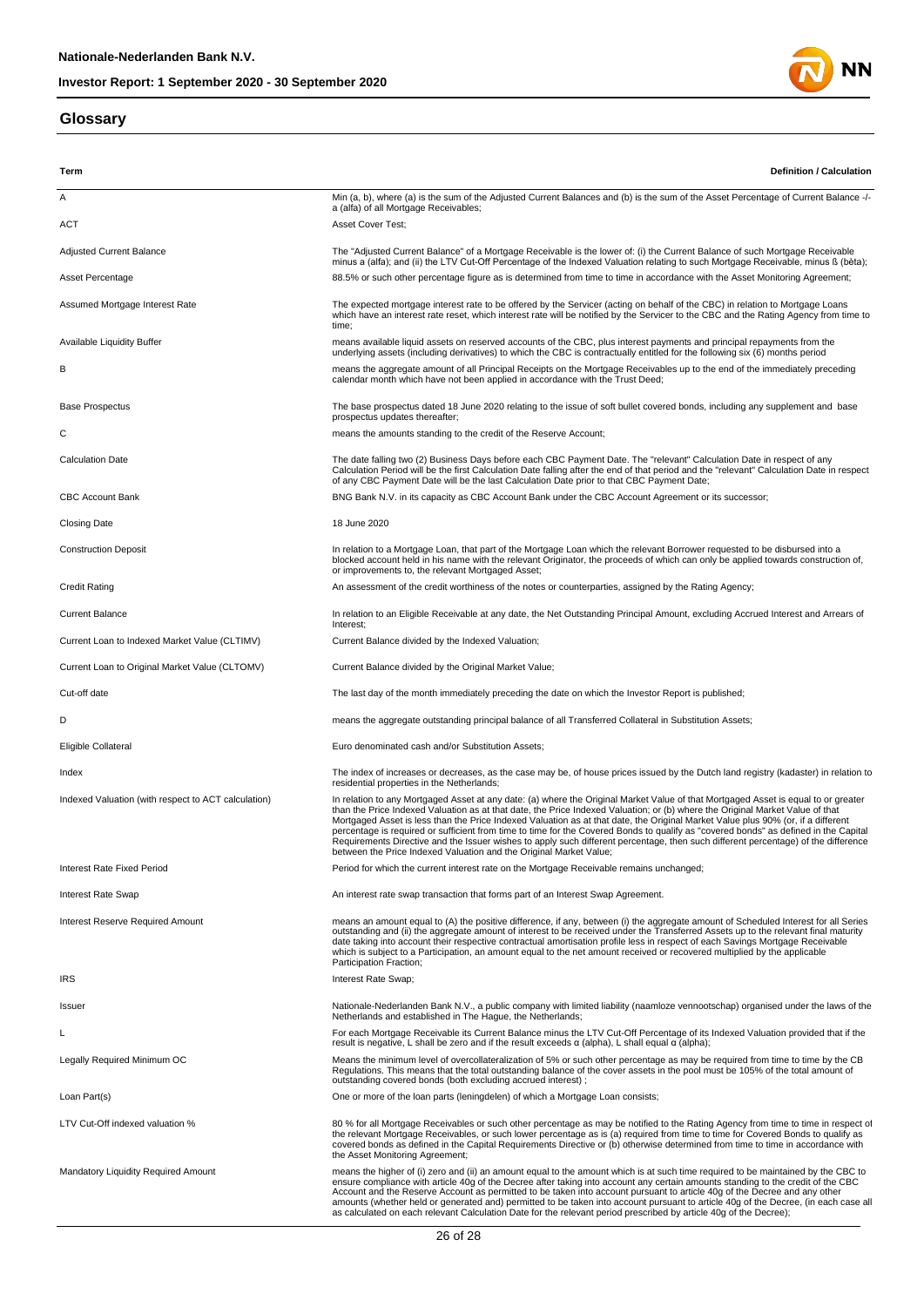

| Term                                | <b>Definition / Calculation</b>                                                                                                                                                                                                                                                                                                                                                                                                                                                                                                                                                                                                                                                                                                                                                                                                                                                                                                                              |
|-------------------------------------|--------------------------------------------------------------------------------------------------------------------------------------------------------------------------------------------------------------------------------------------------------------------------------------------------------------------------------------------------------------------------------------------------------------------------------------------------------------------------------------------------------------------------------------------------------------------------------------------------------------------------------------------------------------------------------------------------------------------------------------------------------------------------------------------------------------------------------------------------------------------------------------------------------------------------------------------------------------|
| <b>Maturity Date</b>                | In respect of a Series of Covered Bonds, the date on which the Covered Bonds of such Series are expected to be redeemed at<br>their Principal Amount Outstanding in accordance with the Conditions, as specified in the relevant Final Terms, which date falls no<br>more than 47 years after the Issue Date of such Series.                                                                                                                                                                                                                                                                                                                                                                                                                                                                                                                                                                                                                                 |
| Net Outstanding Principal Amount    | In relation to a Mortgage Receivable, at any date, the Outstanding Principal Amount of the relevant Mortgage Loan less (A) if it is a<br>Savings Mortgage Loan or a Savings Investment Mortgage Loan subject to an Insurance Savings Participation, an amount equal to<br>the Insurance Savings Participation on such date and (B) if it is a Bank Savings Mortgage Loan subject to a Bank Savings<br>Participation, an amount equal to the Bank Savings Participation on such date;                                                                                                                                                                                                                                                                                                                                                                                                                                                                         |
| <b>NHG</b>                          | Nationale Hypotheek Garantie: guarantees (""borgtochten"") issued by Stichting Waarborgfonds Eigen Woningen under the terms<br>and conditions of the Nationale Hypotheek Garantie, as amended from time to time;                                                                                                                                                                                                                                                                                                                                                                                                                                                                                                                                                                                                                                                                                                                                             |
| NHG Loan                            | A Mortgage Loan that has the benefit of an NHG guarantee;                                                                                                                                                                                                                                                                                                                                                                                                                                                                                                                                                                                                                                                                                                                                                                                                                                                                                                    |
| Nominal OC                          | The Net Outstanding Principal Amount of all Mortgage Receivables, excluding any Defaulted Receivables, plus (b) the Collateral<br>Market Value of all Transferred Collateral in the form of Substitution Assets plus (c) the cash standing to the credit of the CBC<br>Transaction Account(s), excluding Swap Collateral minus the aggregate Principal Amount Outstanding of the Covered Bonds at the<br>end of such calendar month divided by the aggregate Principal Amount Outstanding of the Covered Bonds at the end of such<br>calendar month;                                                                                                                                                                                                                                                                                                                                                                                                         |
| Non NHG Loan                        | A Mortgage Loan that does not have the benefit of an NHG Guarantee;                                                                                                                                                                                                                                                                                                                                                                                                                                                                                                                                                                                                                                                                                                                                                                                                                                                                                          |
| Occupancy                           | The way the Mortgaged Asset is used (e.g. owner occupied);                                                                                                                                                                                                                                                                                                                                                                                                                                                                                                                                                                                                                                                                                                                                                                                                                                                                                                   |
| Original Market Value               | In relation to any Mortgaged Asset the market value (marktwaarde) given to that Mortgaged Asset by the most recent valuation<br>addressed to the Transferor that transferred the relevant Mortgage Receivable to the CBC or, as applicable, the foreclosure value<br>(executiewaarde) given to that Mortgaged Asset by the most recent valuation addressed to the Transferor that transferred the<br>relevant Mortgage Receivable to the CBC, divided by 0.90 or such other factor as required from time to time by the applicable rules<br>and requlations or any internal requirement of the Transferor in relation thereto;                                                                                                                                                                                                                                                                                                                               |
| Originator                          | Nationale-Nederlanden Levensverzekering Maatschappij N.V. or Nationale-Nederlanden Bank N.V.                                                                                                                                                                                                                                                                                                                                                                                                                                                                                                                                                                                                                                                                                                                                                                                                                                                                 |
| <b>Outstanding Principal Amount</b> | In respect of a Relevant Mortgage Receivable, on any date the (then remaining) aggregate principal sum ("hoofdsom") due by the<br>relevant Borrower under the relevant Mortgage Loan, including any Further Advance Receivable transferred to the CBC and, after<br>foreclosure of the Relevant Mortgage Receivable resulting in a loss being realised, zero;                                                                                                                                                                                                                                                                                                                                                                                                                                                                                                                                                                                                |
| Participation Fraction              | means interest and fees and other amounts received by the CBC in respect of the Mortgage Receivables, other than Principal<br>Receipts and less in respect of each Savings Mortgage Receivable which is subject to a Participation, an amount equal to the net<br>amount received or recovered multiplied by the Participation divided by the Outstanding Principal Amount of such Savings<br>Mortgage Receivable;                                                                                                                                                                                                                                                                                                                                                                                                                                                                                                                                           |
| Performing Loans                    | Mortgage Loans which are current and therefore do not show any arrears;                                                                                                                                                                                                                                                                                                                                                                                                                                                                                                                                                                                                                                                                                                                                                                                                                                                                                      |
| Price Indexed Valuation             | In relation to any property at any date means the Original Market Value of that property increased or decreased as appropriate by<br>the increase or decrease in the Index since the date of the Original Market Value;                                                                                                                                                                                                                                                                                                                                                                                                                                                                                                                                                                                                                                                                                                                                      |
| Rating Agency                       | Standard & Poors Credit Market Services Europe Limited;                                                                                                                                                                                                                                                                                                                                                                                                                                                                                                                                                                                                                                                                                                                                                                                                                                                                                                      |
| <b>Remaining Tenor</b>              | The time in years from the end of the reporting period to the maturity date of a Mortgage Loan;                                                                                                                                                                                                                                                                                                                                                                                                                                                                                                                                                                                                                                                                                                                                                                                                                                                              |
| Reserve Account Required Amount     | means (a) until the occurrence of a Reserve Account Trigger Event: an amount equal to the Mandatory Liquidity Required Amount<br>and (b) following the occurrence of a Reserve Account Trigger Event: an amount equal to the higher of (i) the Mandatory Liquidity<br>Required Amount and (ii) the Reserve Trigger Required Amount;                                                                                                                                                                                                                                                                                                                                                                                                                                                                                                                                                                                                                          |
| Reserve Trigger Required Amount     | means an amount equal to (a) the aggregate for all Series of the aggregate Scheduled Interest for each such Series due in the next<br>three following CBC Payment Periods (to the extent that no Swap has been entered into in relation to any Series) plus (b) the<br>anticipated aggregate amount payable in the next three following CBC Payment Periods in respect of the items referred to in<br>paragraphs (a) up to and including (d) of the CBC Priority of Payments, as calculated on each relevant Calculation Date;                                                                                                                                                                                                                                                                                                                                                                                                                               |
| Seasoning                           | Number of years since the origination of the Mortgage Loan Parts to the end of the Reporting Period;                                                                                                                                                                                                                                                                                                                                                                                                                                                                                                                                                                                                                                                                                                                                                                                                                                                         |
| Series                              | A Tranche of Covered Bonds together with any further Tranche or Tranches of Covered Bonds expressed to be consolidated and<br>form a single series with the Covered Bonds of the original Tranche and the terms of which are identical (save for the Issue Date<br>and/or the Interest Commencement Date but including as to whether or not the Covered Bonds are listed)                                                                                                                                                                                                                                                                                                                                                                                                                                                                                                                                                                                    |
| Set-Off                             | Claim that corresponds to a debt to the same borrower, which is not covered by the DGS;                                                                                                                                                                                                                                                                                                                                                                                                                                                                                                                                                                                                                                                                                                                                                                                                                                                                      |
| <b>Substitution Assets</b>          | means the classes of assets denominated in euro from time to time eligible under the CRR and/or the Wft to collateralise covered<br>bonds including (on the date of this Base Prospectus) and subject to certain limitations:(a) exposures to or quaranteed by central<br>governments, central banks or international organisations in accordance with article 129(1)(a) CRR;(b) exposures to or guaranteed<br>by public sector entities, regional governments or local authorities in accordance with article 129(1)(b) CRR;(c) exposures to<br>institutions in accordance with article 129(1)(c) CRR; and (d) exposures for which DNB has waived the application of article 129(1)<br>(c) CRR in accordance with article 129(1) CRR third paragraph, which assets on an aggregate basis are subject to a limit of 20 per<br>cent., or such other percentage as required under the Wft, of the aggregate Principal Amount Outstanding of the Covered Bonds; |
| <b>Transferred Collateral</b>       | means any Eligible Collateral transferred or purported to be transferred to the CBC pursuant to the Guarantee Support Agreement,<br>to the extent not redeemed, retransferred, sold or otherwise disposed of by the CBC;                                                                                                                                                                                                                                                                                                                                                                                                                                                                                                                                                                                                                                                                                                                                     |
| Ζ                                   | An amount equal to the Interest Cover Required Amount                                                                                                                                                                                                                                                                                                                                                                                                                                                                                                                                                                                                                                                                                                                                                                                                                                                                                                        |
| α (alfa)                            | Gross set-off as determined according to Asset Monitoring Agreement;                                                                                                                                                                                                                                                                                                                                                                                                                                                                                                                                                                                                                                                                                                                                                                                                                                                                                         |
| $\beta$ (beta)                      | For each Mortgage Receivable the lower of (i) the LTV Cut-Off percentage of its indexed valuation and (ii) $\alpha$ minus L                                                                                                                                                                                                                                                                                                                                                                                                                                                                                                                                                                                                                                                                                                                                                                                                                                  |